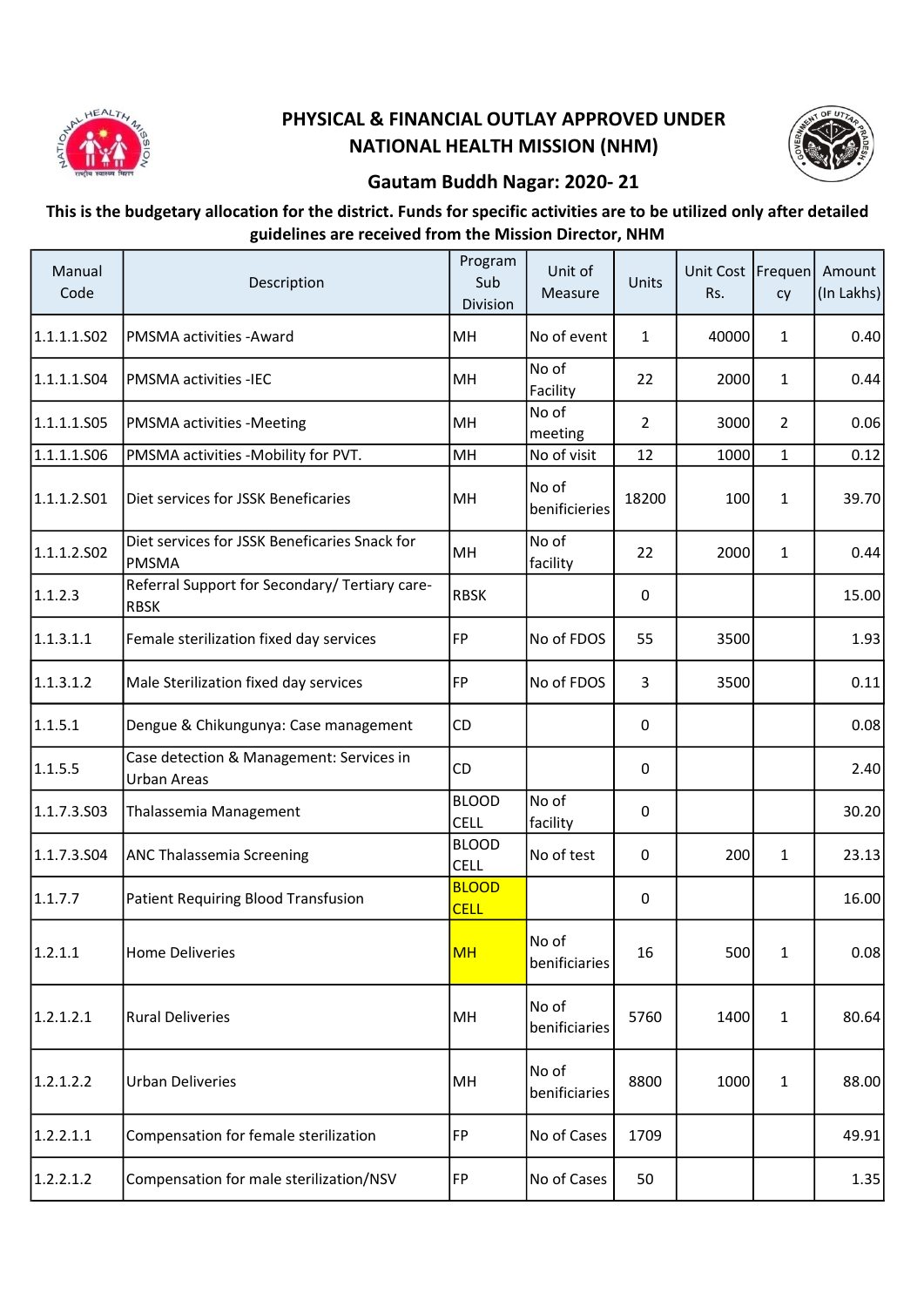| 1.2.2.2.2   | PPIUCD services: Compensation to beneficiary                                             | FP             | No of Cases                             | 1590           | 300   |              | 4.77   |
|-------------|------------------------------------------------------------------------------------------|----------------|-----------------------------------------|----------------|-------|--------------|--------|
| 1.2.2.2.3   | PAIUCD Services: Compensation to beneficiary                                             | FP             | No of Cases                             | 10             | 300   |              | 0.03   |
| 1.2.3.2     | TB Patient Nutritional Support under Nikshay<br>Poshan Yojana                            | <b>CD</b>      |                                         | 0              |       |              | 104.67 |
| 1.3.1.2     | <b>NBSU</b>                                                                              | <b>CH</b>      | No of<br>Facility                       | $\overline{2}$ | 5000  | 12           | 1.20   |
| 1.3.1.4     | <b>NRCs</b>                                                                              | <b>CH</b>      | No of<br>Facility                       | 1              |       |              | 7.80   |
| 1.3.1.6     | <b>AH/ RKSK Clinics</b>                                                                  | <b>RKSK</b>    |                                         | 0              |       |              | 0.10   |
| 1.3.1.7.S01 | Operational Cost for DEIC Center                                                         | <b>RBSK</b>    |                                         | $\mathbf 0$    |       |              | 19.00  |
| 1.3.1.7.502 | Phone and Internet Charges for DEIC Manager                                              | <b>RBSK</b>    | no of DEIC<br>managers                  | 0              | 2000  | 1            | 0.02   |
| 1.3.1.8     | District NCD Clinic                                                                      |                |                                         | $\mathbf 0$    |       |              | 1.00   |
| 1.3.1.9     | CHC NCD Clinic: Mobility, Miscellaneous &<br>Contingencies                               | <b>NCD</b>     |                                         | 0              |       |              | 5.00   |
| 1.3.2.4     | Consumables for computer including provision<br>for internet access for strengthening RI | R <sub>l</sub> | No.                                     | 0              | 1000  | 12           | 0.12   |
| 1.3.2.6.S01 | <b>IMEP Services- BMW- DH</b>                                                            | <b>IMEP</b>    |                                         | 100            |       |              | 7.67   |
| 1.3.2.6.S02 | IMEP Services- BMW- CHC/BPHC                                                             | <b>IMEP</b>    |                                         | 158            |       |              | 12.11  |
| 1.3.2.6.503 | IMEP Services- BMW Block Level UPHC &<br><b>District Level UPHC</b>                      | <b>IMEP</b>    |                                         | 30             |       |              | 2.30   |
| 1.3.2.6.506 | IMEP Services- Machnized Cleaning - DH                                                   | <b>IMEP</b>    |                                         | $\mathbf 0$    |       |              | 53.90  |
| 1.3.2.6.508 | IMEP Services- Mannual Laundry-DH & MCH<br><b>Wing (100 Bed)</b>                         | <b>IMEP</b>    |                                         | 0              |       |              | 6.00   |
| 1.3.2.6.510 | IMEP Services- Cleaning - CHC/BPHC                                                       | <b>IMEP</b>    |                                         | 158            |       |              | 10.40  |
| 1.3.2.6.513 | <b>IMEP Services-Cleaniness - Sub Centers</b>                                            | <b>IMEP</b>    |                                         | 124            |       |              | 7.44   |
| 1.3.2.6.515 | POL for generator-DH                                                                     | <b>IMEP</b>    |                                         | 0              |       |              | 3.15   |
| 1.3.2.6.516 | POL for generator -CHC and BPHC                                                          | <b>IMEP</b>    |                                         | 0              |       |              | 7.88   |
| 2.2.1       | POL for Family Planning/Others                                                           | FP             | No of FDOS                              | 39             | 1000  |              | 0.39   |
| 2.2.2       | Mobility & Communication support for AH<br>counsellors & RKSK Coordinators               | <b>RKSK</b>    | No of<br>Councelor                      | 1              | 1200  | 12           | 0.14   |
| 2.2.3       | Mobility support for RBSK Mobile health team                                             | <b>RBSK</b>    | No of<br>vehicles                       | 8              | 33000 | 12           | 31.68  |
| 2.2.4       | Support for RBSK: CUG connection per team<br>and rental                                  | <b>RBSK</b>    | No of teams                             | 8              | 200   | 12           | 0.19   |
| 2.2.8       | Pulse Polio operating costs                                                              | RI             |                                         | $\pmb{0}$      |       |              | 0.89   |
| 2.3.1.1.2   | Monthly Village Health and Nutrition Days                                                | R <sub>l</sub> | no of<br>sessions                       | 3541           | 100   | $\mathbf{1}$ | 3.54   |
| 2.3.1.9     | Focus on slum & underserved areas in urban<br>areas/alternative vaccinator for slums     | RI             |                                         | 180            |       |              | 3.78   |
| 2.3.1.10    | Mobility support for mobile health team/ TA/DA<br>to vaccinators                         | RI             | No of<br>mobile<br>immunizati<br>on Van | $\pmb{0}$      | 33000 |              | 11.88  |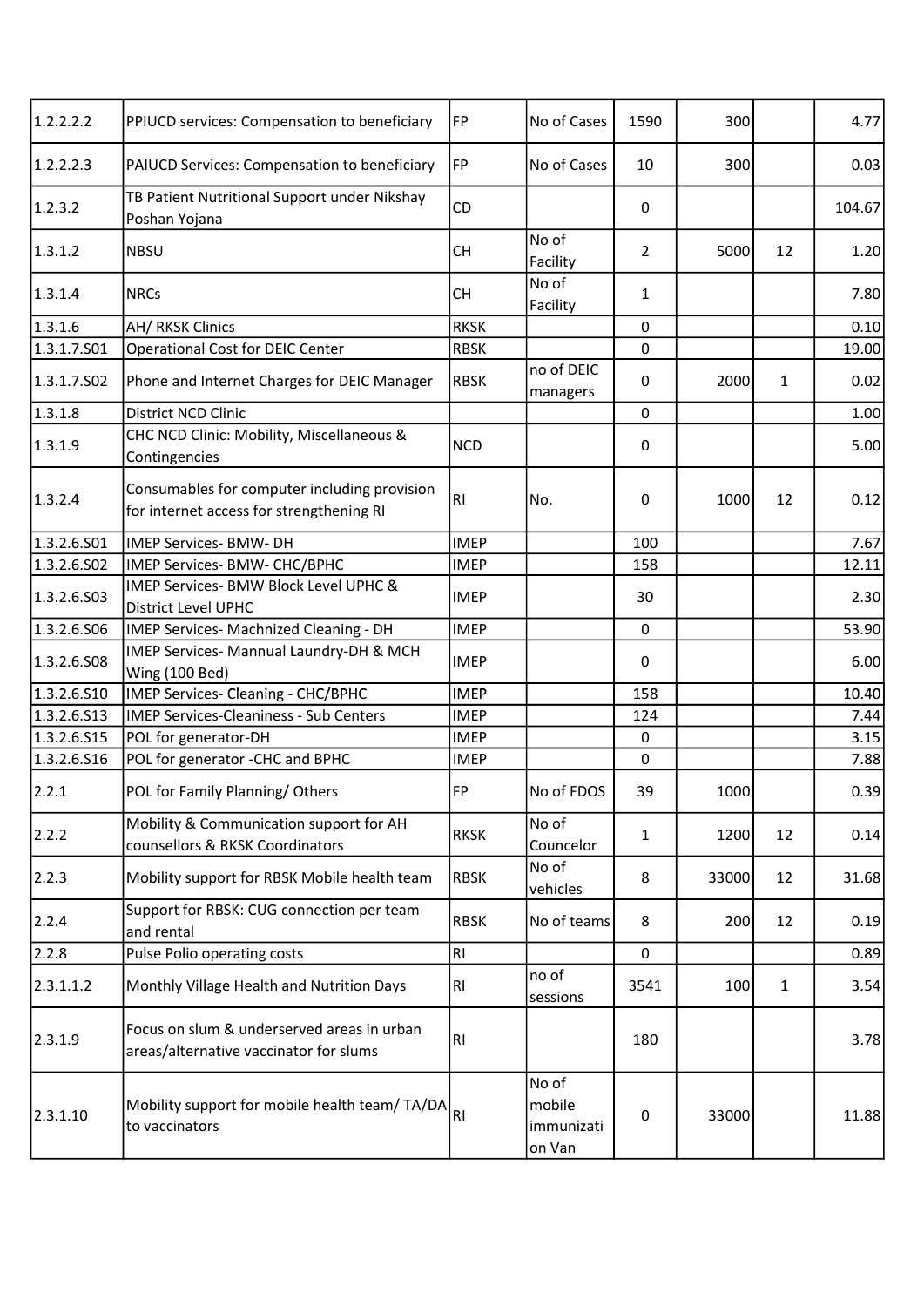| 2.3.2.3       | DMHP: Targeted interventions at community<br>level Activities & interventions targeted at<br>schools, colleges, workplaces, out of school<br>adolescents, urban slums and suicide<br>prevention. | <b>NCD</b>     |                           | 0           |     |              | 6.00  |
|---------------|--------------------------------------------------------------------------------------------------------------------------------------------------------------------------------------------------|----------------|---------------------------|-------------|-----|--------------|-------|
| 2.3.2.4       | Recurring grant for collection of eye balls by eye<br>banks and eye donation centres                                                                                                             | <b>NCD</b>     |                           | 0           |     |              | 3.00  |
| 2.3.2.5       | Tobacco Cessation Centre (TCC): Weekly FGD<br>with the tobacco users                                                                                                                             | <b>NCD</b>     |                           | 0           |     |              | 0.52  |
| 2.3.3.2       | Screening and free spectacles to school children NCD                                                                                                                                             |                |                           | 0           |     |              | 2.94  |
| 2.3.3.3       | Screening and free spectacles for near work to<br>Old Person                                                                                                                                     | <b>NCD</b>     |                           | 0           |     |              | 2.94  |
| 2.3.3.4.1     | Coverage of Public School                                                                                                                                                                        | <b>NCD</b>     |                           | $\mathbf 0$ |     |              | 0.67  |
| 2.3.3.4.2     | Coverage of Pvt. School                                                                                                                                                                          | <b>NCD</b>     |                           | 0           |     |              | 2.00  |
| 2.3.3.4.3     | Coverage of Public School in other's school<br>programme                                                                                                                                         | <b>NCD</b>     |                           | 0           |     |              | 1.33  |
| 2.3.3.4.4     | Coverage of Pvt. School in other's school<br>programme                                                                                                                                           | <b>NCD</b>     |                           | 0           |     |              | 1.00  |
| 2.3.3.4.5     | Sensitization campaign for college students                                                                                                                                                      | <b>NCD</b>     |                           | 0           |     |              | 2.00  |
| 3.1.1.1.1     | JSY Incentive to ASHA                                                                                                                                                                            | <b>MH</b>      | No of ASHA                | 4800        | 600 | $\mathbf{1}$ | 28.80 |
| 3.1.1.1.2     | ASHA incentive under MAA programme @ Rs<br>100 per ASHA for quarterly mother's meeting                                                                                                           | <b>CH</b>      | No of<br>meetings         | 592         | 100 |              | 1.18  |
| 3.1.1.1.3.501 | Incentive for Home Based Newborn Care<br>programme Rural                                                                                                                                         | <b>CH</b>      | No of<br>newborn          | 12162       | 250 | $\mathbf{1}$ | 30.41 |
| 3.1.1.1.5     | Incentive for referral of SAM cases to NRC and<br>for follow up of discharge SAM children from<br><b>NRCs</b>                                                                                    | <b>CH</b>      | No of Child               | 860         | 150 | $\mathbf{1}$ | 0.26  |
| 3.1.1.1.6     | Incentive for National Deworming Day for<br>mobilising out of school children                                                                                                                    | <b>RKSK</b>    | No of ASHA                | 1654        | 100 | $\mathbf{1}$ | 1.65  |
| 3.1.1.1.7     | Incentive for IDCF for prophylactic distribution<br>of ORS to family with under-five children.                                                                                                   | <b>CH</b>      | No of ASHA                | 592         | 100 | $\mathbf{1}$ | 0.59  |
| 3.1.1.1.9     | National Iron Plus Incentive for mobilizing<br>children and/or ensuring compliance and<br>reporting (6-59 months)                                                                                | <b>CH</b>      | No of ASHA                | 732         | 50  | $\mathbf{1}$ | 2.20  |
| 3.1.1.1.11    | ASHA Incentive under Immunzation                                                                                                                                                                 | R <sub>l</sub> | no of<br>children         | 34068       | 225 | $\mathbf{1}$ | 76.65 |
| 3.1.1.1.12    | Incentive to ASHA for Quaterly Visit Under<br><b>HBYC</b> program                                                                                                                                | <b>CH</b>      | No of Child<br>/ 5 visits | 3674        | 250 | $\mathbf{1}$ | 9.19  |
| 3             | 3.1.1.1.13.S0 ASHA incentive for HRP identification and follow<br>up                                                                                                                             | MH             | No of ASHA                | 1000        | 300 | $\mathbf{1}$ | 3.00  |
| 3.1.1.2.4     | ASHA PPIUCD incentive for accompanying the<br>client for PPIUCD insertion                                                                                                                        | <b>FP</b>      |                           | 1590        | 150 |              | 2.39  |
| 3.1.1.2.5     | ASHA PAIUCD incentive for accompanying the<br>client for PAIUCD insertion                                                                                                                        | <b>FP</b>      |                           | 51          | 150 |              | 0.08  |
|               |                                                                                                                                                                                                  |                |                           |             |     |              |       |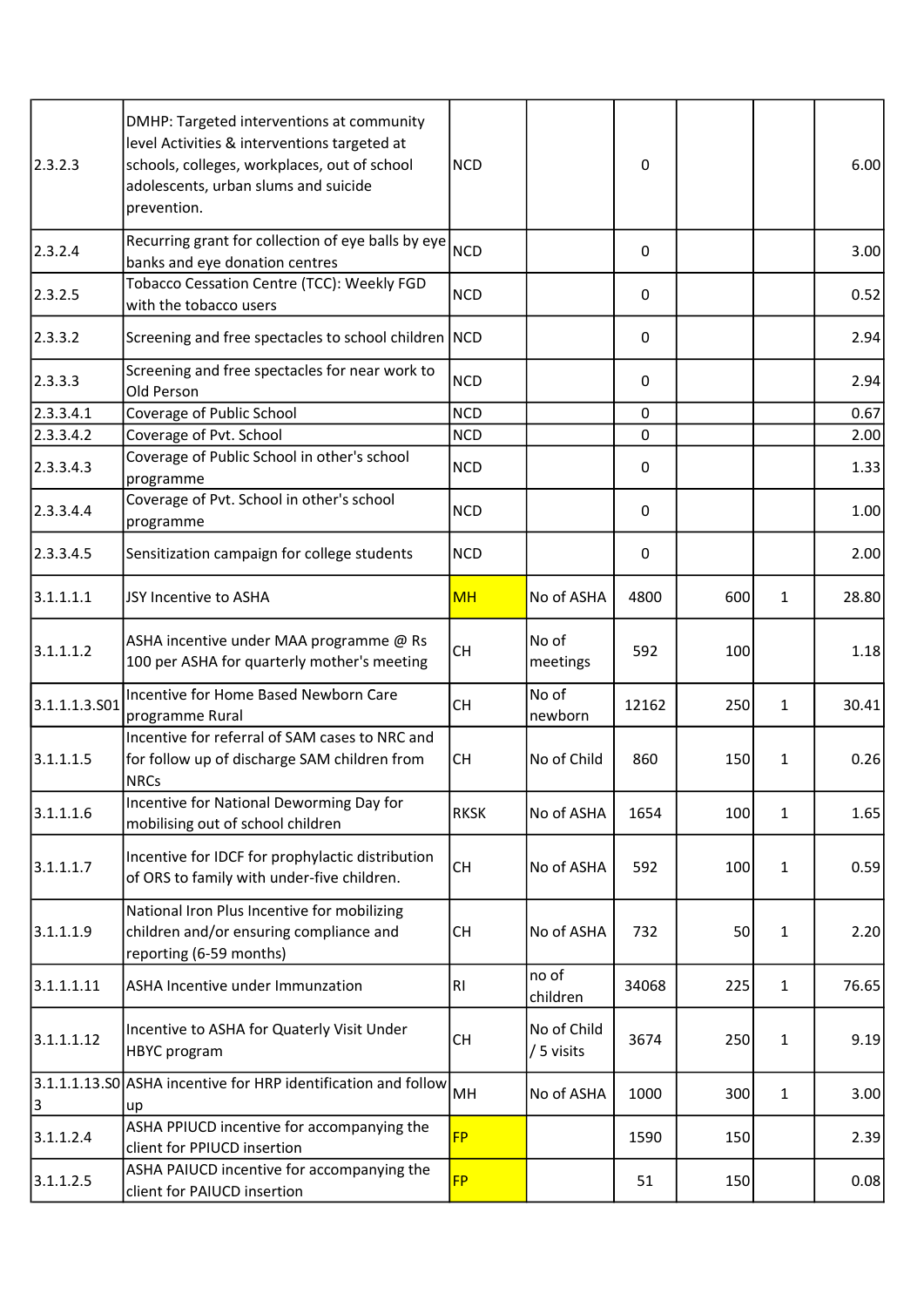|               | ASHA incentive under ESB scheme for<br>3.1.1.2.6.S01 promoting spacing of births between 02<br>children                   | FP             | No of Clints     | 200          | 500  |              | 1.00   |
|---------------|---------------------------------------------------------------------------------------------------------------------------|----------------|------------------|--------------|------|--------------|--------|
| 3.1.1.2.6.502 | ASHA incentive under ESB scheme for<br>promoting spacing of 02 years after marriage                                       | FP             | No of Clints     | 150          | 500  |              | 0.75   |
| 3.1.1.2.7     | ASHA incentive under ESB scheme for<br>promoting Adoption of Limiting Method upto<br><b>Two Children</b>                  | FP             | No of Clints     | 405          | 1000 |              | 4.05   |
|               | Reimbursement of travel expenses for<br>3.1.1.2.9.502 accompanying a women to facility for medical<br>abortion            | FP             | No of Cases      | 80           | 225  |              | 0.18   |
|               | Reimbursement of travel expenses for<br>3.1.1.2.9.503 accompanying a women to facility for surgical<br>abortion (MVA/EVA) | FP             | No of Cases      | 80           | 150  |              | 0.12   |
| 3.1.1.4.2     | ASHA Incentive for Dengue and Chikungunya                                                                                 |                |                  | $\mathbf{0}$ |      |              | 6.68   |
| 3.1.1.4.8.1   | ASHA incentive for detection of leprosy                                                                                   |                |                  | 123          |      |              | 0.31   |
| 3.1.1.4.8.2   | ASHA Incentive for PB (Treatment completion)                                                                              |                |                  | 74           |      |              | 0.30   |
| 3.1.1.4.8.3   | ASHA Incentive for MB (Treatment completion)                                                                              |                |                  | 49           |      |              | 0.29   |
| 3.1.1.4.9     | ASHA Involvement under NLEP - Sensitisation                                                                               |                |                  | 300          |      |              | 0.30   |
| 3.1.1.5.2.503 | ASHA Incentive Filling of CBAC forms Under<br><b>HWC</b>                                                                  | <b>CP</b>      |                  | 0            |      |              | 7.50   |
| 3.1.1.5.2.504 | ASHA Incentive for Mobilising, Screening and<br>Follow Up Under HWC                                                       | <b>CP</b>      |                  | $\Omega$     |      |              | 7.50   |
| 3.1.1.6.1     | ASHA incentives for routine activities                                                                                    | <b>CP</b>      |                  | 668          |      |              | 160.32 |
|               | 3.1.1.6.3.S04 Incentive to ASHA Facilitator                                                                               | <b>CP</b>      |                  | 39           |      |              | 2.11   |
|               | 3.1.1.6.3.S05 Incentive to ASHA for Health Promotion Day                                                                  | CP             |                  | 668          |      |              | 16.03  |
|               | 3.1.1.6.3.S06 Incentive to ASHA under PMMVY                                                                               | <b>CP</b>      |                  | 4008         |      |              | 4.01   |
| 3.1.1.6.3.507 | Incentive to ASHA Facilitator for CBAC, HRP and<br><b>SAM Tracking</b>                                                    | CP             |                  | 39           |      |              | 5.85   |
| 3.1.2.8.502   | Training under HBYC TOT at District Level &<br><b>Block Level Training</b>                                                | <b>CH</b>      | No of Batch      | 67           |      |              | 27.17  |
| 3.1.3.1       | Supervision costs by ASHA facilitators(12<br>months)                                                                      | CP             |                  | 39           |      |              | 28.08  |
| 3.1.3.2       | Support provisions to ASHA (Uniform)                                                                                      | <b>CP</b>      |                  | 707          |      |              | 4.24   |
| 3.1.3.3       | Awards to ASHA's/Link workers                                                                                             | CP             |                  | 0            |      |              | 2.60   |
| 3.1.3.4       | Mobilization of children through ASHA or other<br>mobilizers                                                              | R <sub>l</sub> | No of<br>session | 28330        | 150  | $\mathbf{1}$ | 42.50  |
| 3.1.3.5.501   | Incentive for other link workers for Prepration<br>of Due List of Childrens to be immunized                               | R <sub>l</sub> | No of<br>session | 8856         | 100  | $\mathbf{1}$ | 8.86   |
| 3.2.3.1.1     | Treatment Supporter Honorarium (Rs 1000)                                                                                  |                |                  | 0            |      |              | 20.93  |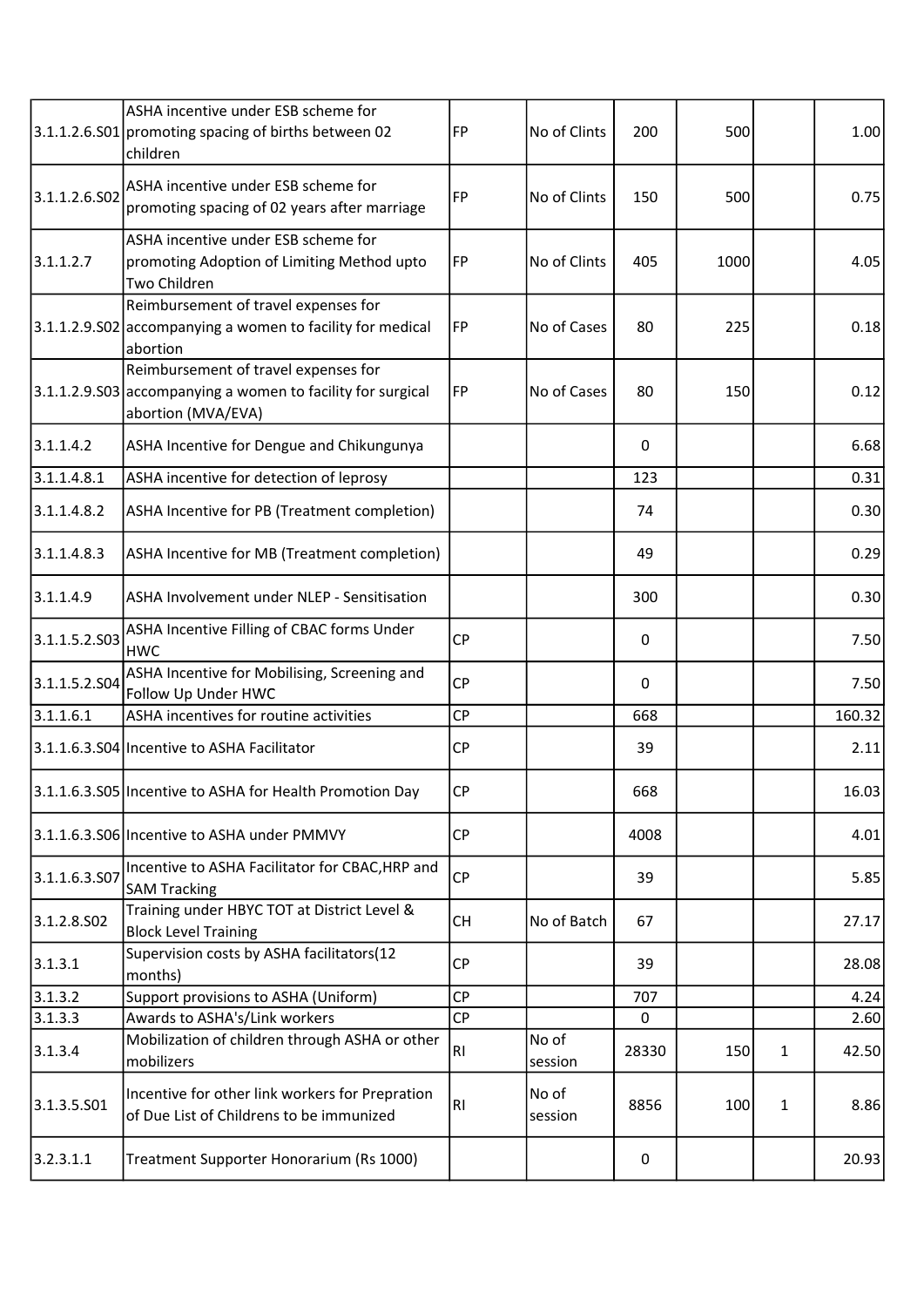| 3.2.3.1.2     | Treatment Supporter Honorarium (Rs 5000)                                                                                    |                             |                               | 0              |       |              | 3.18   |
|---------------|-----------------------------------------------------------------------------------------------------------------------------|-----------------------------|-------------------------------|----------------|-------|--------------|--------|
| 3.2.3.1.3     | Incentive for informant (Rs 500)                                                                                            |                             |                               | $\mathbf 0$    |       |              | 2.35   |
| 3.2.3.4.501   | Incentive for community volunteers/supervisors<br>/LT etc undertaking ACF                                                   |                             |                               | 0              |       |              | 24.89  |
| 3.2.5.2.1     | Dengue & Chikungunya: Vector Control,<br>environmental management & fogging machine                                         |                             |                               | 0              |       |              | 13.32  |
| 3.3.3.2       | Training of PRI's representatives/ Police<br>personnel/ Teachers/ Transport personnel/<br>NGO personnel/ other stakeholders |                             |                               | 0              |       |              | 0.30   |
| 3.3.4.501     | <b>AAA Platform</b>                                                                                                         |                             |                               | 1776           |       |              | 7.99   |
| 4.1.1         | <b>District Hospitals</b>                                                                                                   | <b>CP</b>                   |                               | 1              |       |              | 5.00   |
| [4.1.3]       | <b>Community Health Centers</b>                                                                                             | <b>CP</b>                   |                               | 8              |       |              | 20.00  |
| 4.1.4         | <b>Primary Health Centers</b>                                                                                               | CP                          |                               | 18             |       |              | 15.75  |
| 4.1.5         | <b>Sub Centers</b>                                                                                                          | <b>CP</b>                   |                               | 124            |       |              | 14.88  |
| 4.1.6         | Village Health Sanitation & Nutrition Committee CP                                                                          |                             |                               | 111            |       |              | 6.66   |
| 4.1.7.501     | H&WC Additional Untied Grant-SC                                                                                             | <b>CP</b>                   |                               | 0              |       |              | 13.50  |
| 4.1.7.502     | H&WC Additional Untied Grant-PHC                                                                                            | <b>CP</b>                   |                               | 0              |       |              | 7.50   |
| 5.1.1.2.8     | Infrastructure strengthening of SC to H&WC                                                                                  | CP                          |                               | 0              |       |              | 161.00 |
| 5.3.3         | Blood bank/ Blood storage/ Day care centre for<br>hemoglobinopathies                                                        | <b>BLOOD</b><br><b>CELL</b> |                               | 0              |       |              | 7.50   |
| 5.3.9         | Safety Pits                                                                                                                 | R <sub>l</sub>              | No.                           | $\overline{7}$ | 6000  | $\mathbf{1}$ | 0.42   |
| 5.3.14        | Civil Works under RNTCP                                                                                                     | CD                          |                               | $\mathbf 0$    |       |              | 3.95   |
| 6.1.1.1.1     | MVA / EVA for Safe Abortion services                                                                                        | FP/CAC                      | No of MVA/<br><b>EVA kits</b> | 20             | 3000  |              | 0.60   |
| 6.1.1.2.3S501 | Procurement Of Equipment for Skill Lab Under<br><b>SAANS at District Level</b>                                              | <b>CH</b>                   | No of<br>Equipment            | 1              |       |              | 2.50   |
| 6.1.1.2.3.502 | Procurement Of Hand held Pulse Oximeter and<br>nebulizer under SAANS at District Level                                      | <b>CH</b>                   | No of<br>Equipment            | 24             |       |              | 2.16   |
|               | 6.1.1.2.4.S05 Procurement of Phototherepy for NBSU                                                                          | <b>CH</b>                   | No of<br>Equipment            | 1              | 65000 | $\mathbf{1}$ | 1.30   |
|               | 6.1.1.2.4.S06 Procurement of Radiant Warmer for NBSU                                                                        | <b>CH</b>                   | No of<br>Equipment            | 1              | 60000 | $\mathbf{1}$ | 2.40   |
| 6.1.1.3.1     | <b>NSV</b> kits                                                                                                             | <b>FP</b>                   |                               | 3              | 1000  |              | 0.03   |
| 6.1.1.3.5     | <b>PPIUCD forceps</b>                                                                                                       | FP                          | No of Kallys<br>forceps       | 10             | 1000  |              | 0.10   |
| 6.1.1.5.1     | Equipment for Mobile health teams                                                                                           | <b>RBSK</b>                 | No of teams                   | 8              | 5000  | $\mathbf{1}$ | 0.40   |
| 6.1.1.17.1    | Equipments                                                                                                                  |                             |                               | 0              |       |              | 0.05   |
| 6.1.1.18.1    | Procurement of Equipment                                                                                                    |                             |                               | 0              |       |              | 1.50   |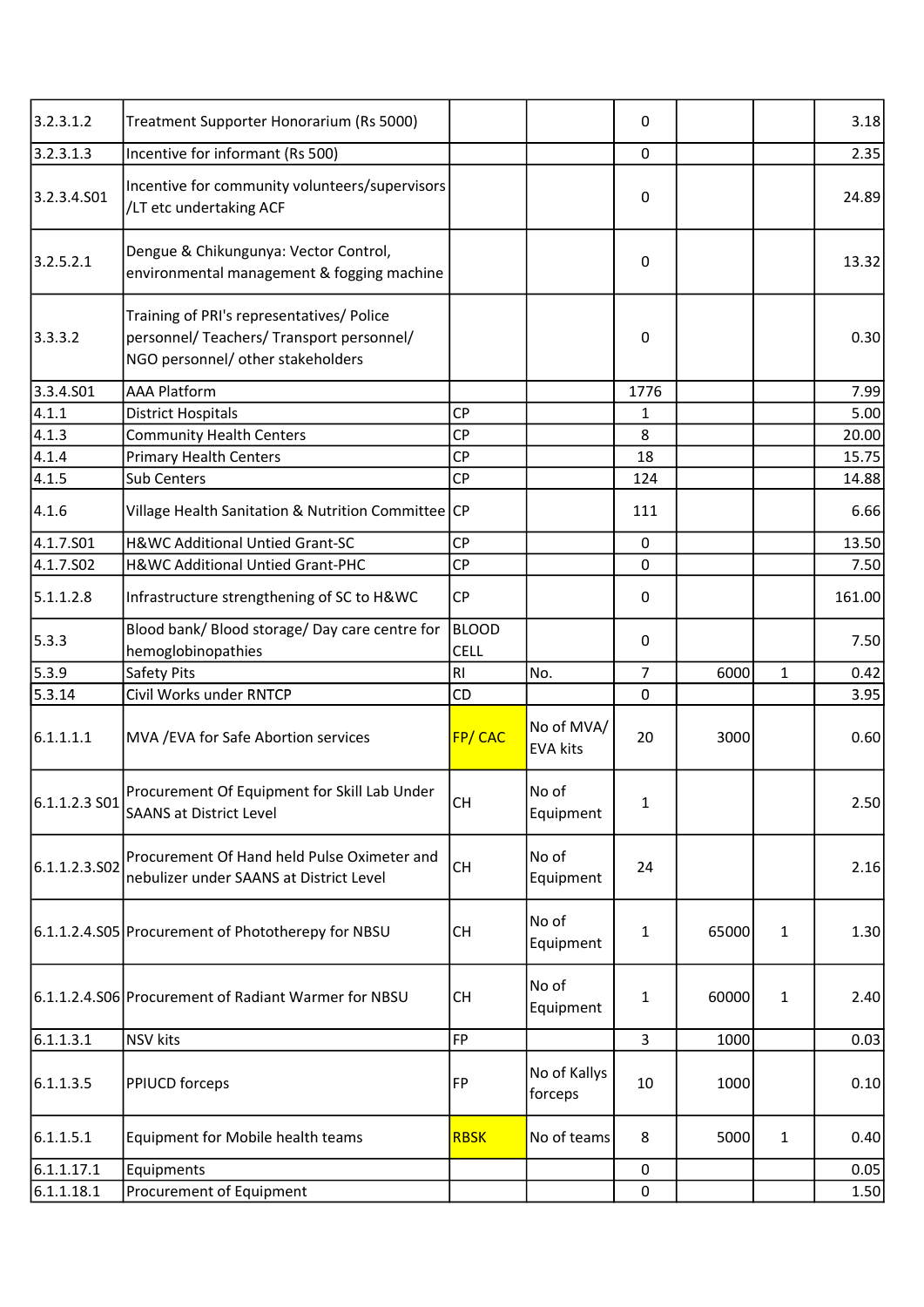| 6.1.1.19.3    | Grant-in-aid for Vision Centre (PHC) (Govt.)                                                |                |                        | 0            |      |              | 1.00  |
|---------------|---------------------------------------------------------------------------------------------|----------------|------------------------|--------------|------|--------------|-------|
| 6.1.1.21.1    | Recurring GIA: Machinery & Equipment for DH                                                 |                |                        | 0            |      |              | 1.50  |
| 6.1.1.21.4    | Non-recurring GIA: Machinery & Equipment for<br><b>CHC</b>                                  |                |                        | 0            |      |              | 2.50  |
| 6.1.2.3.1     | <b>MCR</b>                                                                                  |                |                        | 100          |      |              | 0.40  |
| 6.1.2.3.2     | Aids/Appliance                                                                              |                |                        | $\mathbf 0$  |      |              | 0.17  |
| 6.1.2.5.1     | Tablets; software for H&WC and ANM/ MPW                                                     | <b>CP</b>      |                        | $\mathbf{0}$ |      |              | 0.75  |
| 6.1.3.1.3     | <b>Equipment Maintenance</b>                                                                |                |                        | $\mathbf 0$  |      |              | 1.87  |
| 6.2.1.2       | Drugs for Safe Abortion (MMA)                                                               | FP/CAC         | No of<br>Tablets       | 300          |      |              | 0.04  |
| 6.2.1.7.5.S02 | Drugs & Consumables Normal Delivery L2<br>Facility                                          | MH             | No of<br>benificieries | 5500         | 200  | $\mathbf{1}$ | 2.20  |
| 6.2.1.7.5.S03 | Drugs & Consumables Normal Delivery L3<br>Facility                                          | MH             | No of<br>benificieries | 11600        | 300  | $\mathbf{1}$ | 9.28  |
| 6.2.1.7.5.S04 | Drugs & Consumables Caesarean Delivery L3<br>Facility                                       | MH             | No of<br>benificieries | 1100         | 1800 | $\mathbf{1}$ | 3.96  |
| 6.2.1.7.5.S08 | Drugs & Consumables Safe Dilivery Kit for HIV<br>infected Pregnant Women                    | MH             | No of<br>benificieries | 115          | 1500 | $\mathbf{1}$ | 1.73  |
| 6.2.2.9       | AEFI kit under RI Program                                                                   | RI.            | No.                    | 35           | 200  | $\mathbf{1}$ | 0.07  |
| 6.2.5.1       | Medicine for Mobile health team                                                             | <b>RBSK</b>    | No of teams            | 8            | 5000 | $\mathbf{1}$ | 0.40  |
| 6.2.6.4       | Replenishment of ASHA HBNC kits                                                             | <b>CP</b>      |                        | 635          |      |              | 0.95  |
| 6.2.8.1       | Red/Black plastic bags et                                                                   | R <sub>l</sub> | No of<br>session       | 35412        | 10   | 1            | 3.54  |
| 6.2.8.2       | Bleach/Hypochlorite solution/ Twin bucket and<br>hub cutter                                 | RI             |                        | 15           |      |              | 0.23  |
| 6.2.9.1       | AYUSH drugs for DH / CHC / PHC                                                              | <b>AYUSH</b>   |                        | 17           |      |              | 8.50  |
| 6.2.12.1      | Chloroquine phosphate tablets                                                               |                |                        | 0            |      |              | 0.25  |
| 6.2.12.2      | Primaquine tablets 2.5 mg                                                                   |                |                        | $\mathbf 0$  |      |              | 0.13  |
| 6.2.12.3      | Primaquine tablets 7.5 mg                                                                   |                |                        | $\pmb{0}$    |      |              | 0.25  |
| 6.2.13.1      | Supportive drugs, lab. Reagents                                                             |                |                        | 0            |      |              | 0.68  |
| 6.2.14.1      | Laboratory Materials                                                                        |                |                        | $\pmb{0}$    |      |              | 12.14 |
| 6.2.14.2      | Procurement of Drugs                                                                        |                |                        | 0            |      |              | 6.28  |
| 6.2.15.1      | Assistance for consumables/drugs/medicines to<br>the Govt./District Hospital for Cat sx etc | <b>NCD</b>     |                        | 0            |      |              | 11.61 |
| 6.2.18.1      | Procurement of medicine & consumables for<br><b>TCC under NTCP</b>                          |                |                        | $\pmb{0}$    |      |              | 2.00  |
| 6.2.19.1      | Drugs & supplies for District NCD Clinic                                                    |                |                        | 0            |      |              | 12.00 |
| 6.2.19.3      | Drugs & supplies for CHC NCD Clinic                                                         |                |                        | 0            |      |              | 10.00 |
| 6.2.19.4      | Drugs & supplies for PHC level                                                              |                |                        | 0            |      |              | 5.50  |
| 6.2.19.5      | Drugs & supplies for Sub-Centre level                                                       |                |                        | 0            |      |              | 13.38 |
| 6.2.22.1      | Cost of Lab recurring expences for H & WC                                                   | <b>CP</b>      |                        | $\pmb{0}$    |      |              | 18.00 |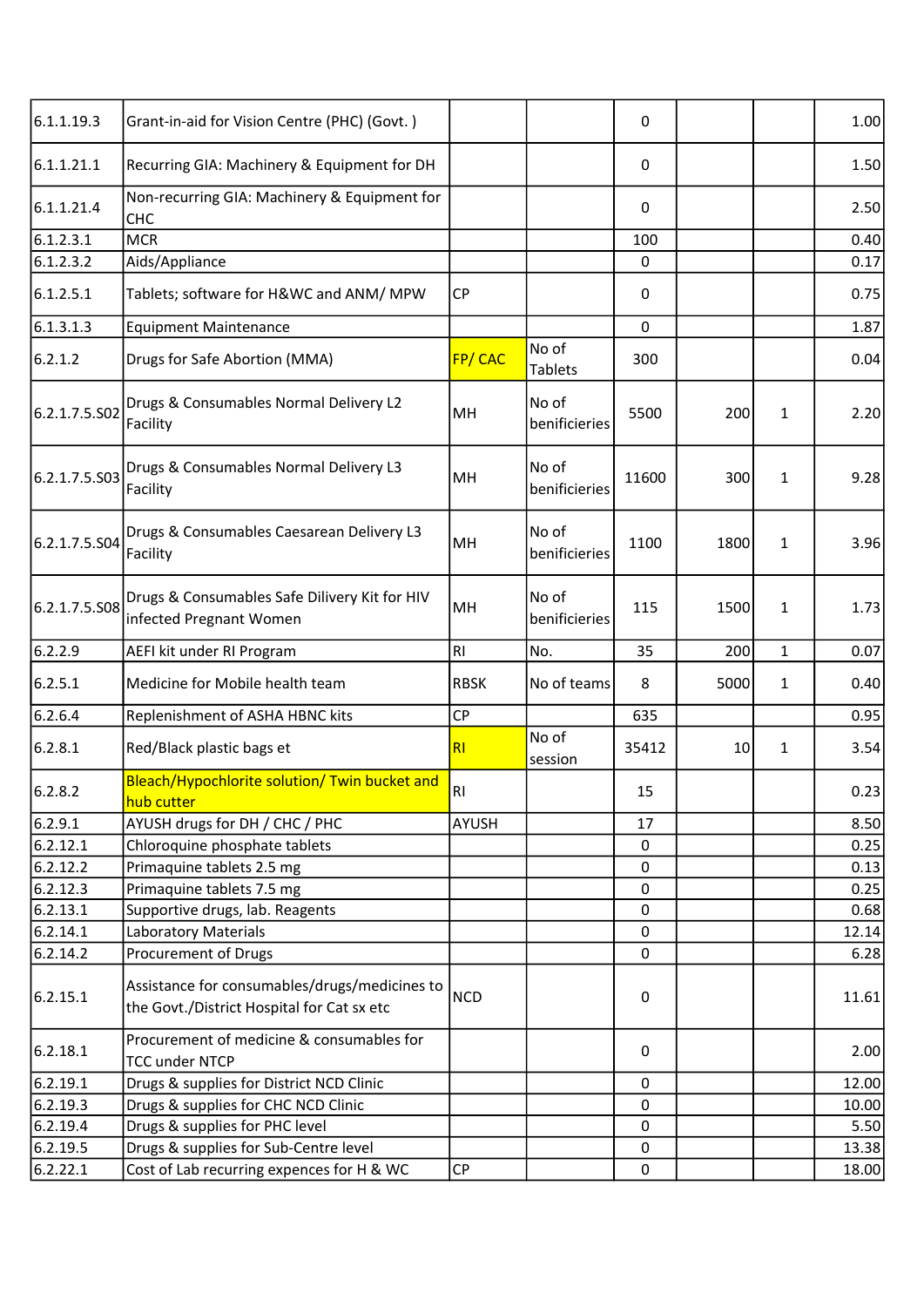| 6.4.3.S01                   | Free Diagnostics for Pregnant women under<br>JSSK - USG on PPP for PMSMA               | MH           | No of USG              | 1100                    | 300  | 1 | 3.30   |
|-----------------------------|----------------------------------------------------------------------------------------|--------------|------------------------|-------------------------|------|---|--------|
| 6.4.3.SO <sub>2</sub>       | Free Diagnostics for Pregnant women under<br>JSSK- AVD for for HIV & Syphilis at VHNDs | MH           | No of AVD              | 112                     | 25   | 1 | 2.91   |
| 6.4.3.503                   | Free Diagnostics for Pregnant women under<br>JSSK-MH                                   | <b>MH</b>    | No of<br>benificieries | 54000                   | 200  | 1 | 17.28  |
| 7.5.2                       | Any Other                                                                              |              |                        | 0                       |      |   | 4.19   |
| 8.1.1.1                     | <b>ANMs</b>                                                                            | MH           |                        | 70                      |      |   | 151.95 |
| 8.1.1.2.505                 | <b>Staff Nurses-MH</b>                                                                 | MH           |                        | 18                      |      |   | 60.43  |
| 8.1.1.2.511                 | Staff Nurse - HWC                                                                      | <b>CP</b>    |                        | 0                       |      |   | 24.25  |
| 8.1.1.5.502                 | Laboratory Technicians -HR                                                             |              |                        | 4                       |      |   | 10.21  |
| 8.1.1.5.504                 | Laboratory Technicians - RNTCP                                                         |              |                        | 0                       |      |   | 37.36  |
| 8.1.1.6.S05                 | OT Technician                                                                          | <b>MH</b>    |                        | $\overline{\mathbf{4}}$ |      |   | 10.08  |
| 8.1.1.12                    | Others (Para Medical Worker)-NLEP                                                      | CD           |                        | 0                       |      |   | 3.10   |
| 8.1.2.1.504                 | Obstetricians and Gynaecologists -MH                                                   | MH           |                        | $\overline{2}$          |      |   | 21.60  |
| 8.1.2.2.S05                 | Paediatricians- UPHSSP                                                                 | <b>HS</b>    |                        | 0                       |      |   | 25.06  |
| 8.1.2.3.505                 | Anaesthetists -MH                                                                      | MH           |                        | $\mathbf{1}$            |      |   | 14.40  |
| 8.1.2.4.501                 | Surgeons- UPHSSP                                                                       | <b>HS</b>    |                        | 0                       |      |   | 25.06  |
| 8.1.2.5.504                 | Radiologists-UPHSSP                                                                    | <b>HS</b>    |                        | 0                       |      |   | 13.72  |
| 8.1.3.1.S04                 | Physician/Consultant Medicine-UPHSSP                                                   | <b>HS</b>    |                        | 0                       |      |   | 25.06  |
| 8.1.3.3.502                 | Orthopaedics - UPHSSP                                                                  | <b>HS</b>    |                        | 0                       |      |   | 12.47  |
| 8.1.3.4.502                 | <b>ENT-UPHSSP</b>                                                                      | <b>HS</b>    |                        | 0                       |      |   | 13.72  |
| 8.1.3.8                     | Microbiologists (MD)                                                                   | <b>HS</b>    |                        | 0                       |      |   | 11.34  |
| 8.1.3.10.501                | FRU Operationalization for Gynae & anesthetist<br>specialist on call from govt sector  | MH           | No of C-<br>section    | 8                       | 3000 | 1 | 0.24   |
| 8.1.3.10.502                | FRU Operationalization Gynecologists specialist<br>on call from pvt sector             | MH           | No of C-<br>section    | 4                       | 4500 | 1 | 0.18   |
| 8.1.3.10.503                | FRU Operationalization anesthetist specialist on<br>call for from pvt sector           | MH           | No of C-<br>section    | 4                       | 3000 | 1 | 0.12   |
| 8.1.4.1.503                 | <b>Dental Surgeons- UPHSSP</b>                                                         | <b>HS</b>    |                        | 0                       |      |   | 4.79   |
| 8.1.5.503                   | <b>Medical Officers -MH</b>                                                            | MH           |                        | 3                       |      |   | 11.70  |
| 8.1.5.504                   | <b>Medical Officers - UPHSSP</b>                                                       | <b>HS</b>    |                        | 0                       |      |   | 19.53  |
| 8.1.5.506                   | Medical Officers -CD-RNTCP                                                             | CD           |                        | $\mathbf 0$             |      |   | 9.20   |
| 8.1.6.1                     | <b>AYUSH MOs</b>                                                                       | AYUSH        |                        | 17                      |      |   | 82.93  |
| 8.1.6.2                     | Pharmacist - AYUSH                                                                     | <b>AYUSH</b> |                        | $\overline{2}$          |      |   | 3.42   |
| 8.1.7.1.1                   | MOs-AYUSH                                                                              | <b>RBSK</b>  |                        | 12                      |      |   | 55.92  |
|                             | 8.1.7.1.2.S02 MOs-Dental MO/ BDS                                                       | <b>RBSK</b>  |                        | 4                       |      |   | 27.18  |
| 8.1.7.1.3                   | <b>Staff Nurse</b>                                                                     | <b>RBSK</b>  |                        | 6                       |      |   | 19.22  |
| 8.1.7.1.4                   | ANM                                                                                    | <b>RBSK</b>  |                        | $\overline{2}$          |      |   | 2.89   |
|                             | 8.1.7.1.5.S01 Para Medical Worker                                                      | <b>RBSK</b>  |                        | 6                       |      |   | 13.84  |
| 8.1.7.1.5.S02 Pharmacists   |                                                                                        | <b>RBSK</b>  |                        | $\overline{2}$          |      |   | 3.50   |
| 8.1.7.2.1.S01 Paediatrician |                                                                                        | <b>RBSK</b>  |                        | $\mathbf{1}$            |      |   | 13.23  |
| 8.1.7.2.1.S02 Pathologist   |                                                                                        | <b>RBSK</b>  |                        | $\mathbf{1}$            |      |   | 12.00  |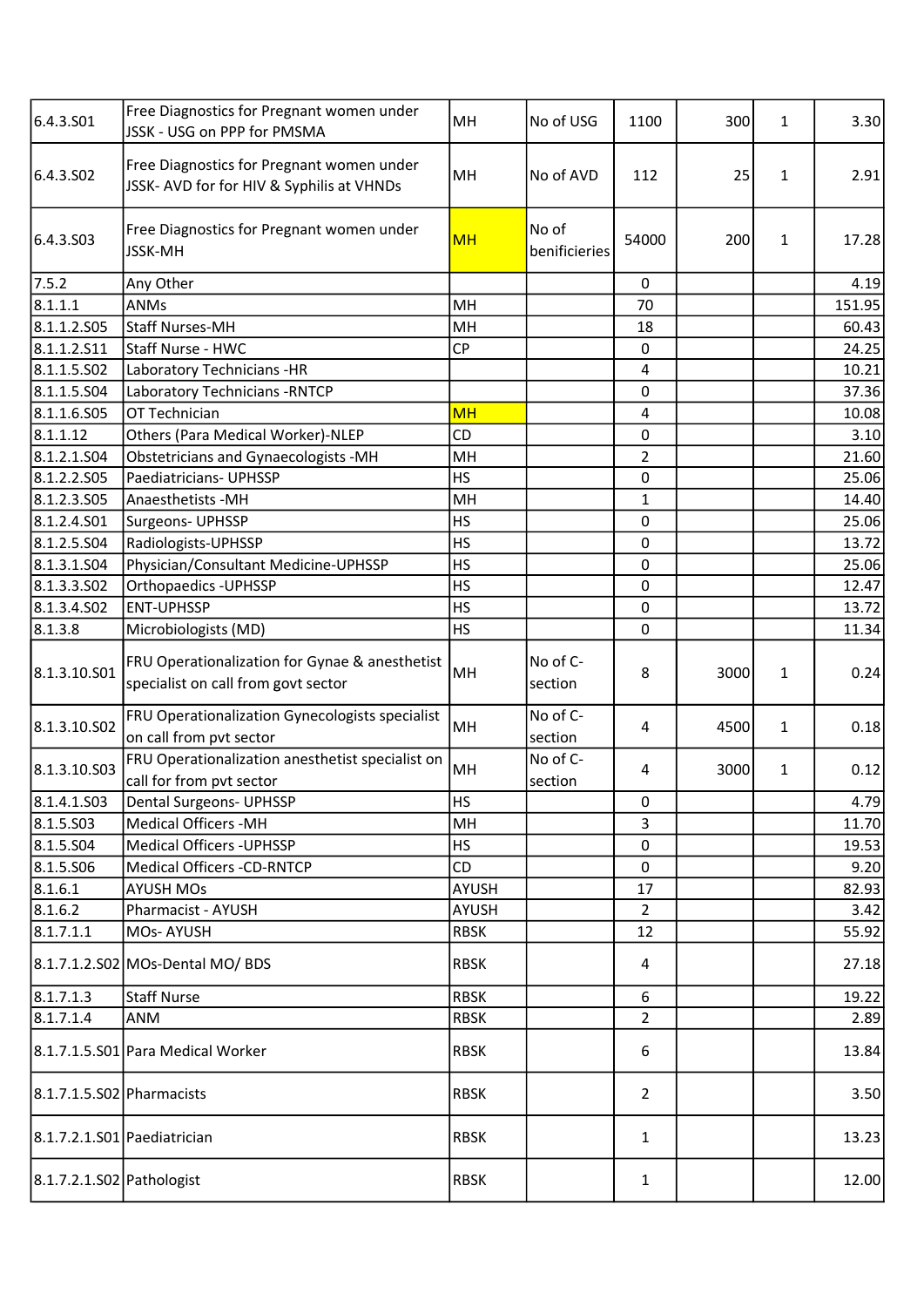| 8.1.7.2.2.S01 MO MBBS           |                                                               | <b>RBSK</b> |                    | 1              |  | 7.94   |
|---------------------------------|---------------------------------------------------------------|-------------|--------------------|----------------|--|--------|
| 8.1.7.2.3.S01 MO, Dental        |                                                               | <b>RBSK</b> |                    | $\mathbf{1}$   |  | 6.62   |
|                                 | 8.1.7.2.3.S02 Training Coordinator                            | <b>RBSK</b> |                    | 1              |  | 4.50   |
| 8.1.7.2.4                       | <b>Staff Nurse</b>                                            | <b>RBSK</b> |                    | $\overline{2}$ |  | 6.62   |
| 8.1.7.2.5                       | Physiotherapist                                               | <b>RBSK</b> |                    | $\overline{2}$ |  | 5.40   |
| 8.1.7.2.6                       | Audiologist & speech therapist                                | <b>RBSK</b> |                    | $\overline{2}$ |  | 8.89   |
| 8.1.7.2.7                       | Psychologist                                                  | <b>RBSK</b> |                    | $\overline{2}$ |  | 7.78   |
| 8.1.7.2.8                       | Optometrist                                                   | <b>RBSK</b> |                    | $\overline{2}$ |  | 6.67   |
| 8.1.7.2.9                       | Early interventionist cum special educator                    | <b>RBSK</b> |                    | $\overline{2}$ |  | 6.30   |
| 8.1.7.2.10                      | Social worker                                                 | <b>RBSK</b> |                    | $\mathbf{1}$   |  | 3.97   |
| 8.1.7.2.11                      | Lab technician                                                | <b>RBSK</b> |                    | $\overline{2}$ |  | 6.62   |
| 8.1.7.2.12.50<br> 1             | Dental Technician                                             | <b>RBSK</b> |                    | 1              |  | 2.25   |
| 8.1.7.2.12.50<br>2              | Counseller                                                    | <b>RBSK</b> |                    | 1              |  | 3.00   |
| 8.1.8.1                         | <b>Medical Officers</b>                                       | <b>CH</b>   |                    | 1              |  | 8.32   |
| 8.1.8.2                         | <b>Staff Nurse</b>                                            | <b>CH</b>   |                    | 4              |  | 11.44  |
| 8.1.8.3                         | Cook cum caretaker                                            | <b>CH</b>   |                    | $\overline{2}$ |  | 2.60   |
| 8.1.8.5                         | Feeding demonstrator for NRC                                  | <b>CH</b>   |                    | $\mathbf{1}$   |  | 3.04   |
| 8.1.9.3.502                     | Staff Nurse -NBSU                                             | <b>CH</b>   |                    | 6              |  | 17.40  |
| 8.1.12.1                        | Mid-level Service Provider                                    | CP          |                    | 0              |  | 126.43 |
| 8.1.12.2                        | Performance incentive for Mid-level service<br>providers      | CP          |                    | 0              |  | 65.70  |
| 8.1.13.1.S03                    | Counsellor -RMNCHA-FW                                         | FP          | No of<br>Councelor | 1              |  | 2.05   |
| 8.1.13.5                        | Audiometrician/ Audiologist-NCD-NPPCD                         | <b>NCD</b>  |                    | $\mathbf 0$    |  | 3.78   |
| 8.1.13.10                       | TBHV-CD-RNTCP                                                 | CD          |                    | $\pmb{0}$      |  | 22.19  |
| 8.1.13.18                       | Audiometrics Asstt.NCD-NPPCD                                  | <b>NCD</b>  |                    | $\pmb{0}$      |  | 2.13   |
| 8.1.13.19                       | Instructor for Hearing Imapired Children-NCD-<br><b>NPPCD</b> | <b>NCD</b>  |                    | $\pmb{0}$      |  | 2.13   |
| 8.1.13.22.50<br>2               | Cook UPHSSP                                                   | <b>DHS</b>  |                    | $\mathbf 0$    |  | 1.31   |
| 8.1.13.22.SO<br>3               | Dietician/ Nutritionist UPHSSP                                | <b>DHS</b>  |                    | 0              |  | 3.54   |
| 8.1.13.22.50<br>$\vert 4 \vert$ | Lab Technician UPHSSP                                         | <b>DHS</b>  |                    | $\pmb{0}$      |  | 8.70   |
| 8.1.13.22.50<br>6               | OT Technician UPHSSP                                          | <b>DHS</b>  |                    | 0              |  | 2.17   |
| 8.1.13.22.SO<br>7               | Rogi Sahayata Kendra Manager                                  | QA          |                    | 1              |  | 2.68   |
| 8.1.13.22.50<br>9               | <b>Staff Nurse UPHSSP</b>                                     | <b>DHS</b>  |                    | 0              |  | 142.92 |
| 8.1.13.22.51<br>10              | X-Ray Technician UPHSSP                                       | <b>DHS</b>  |                    | 0              |  | 2.17   |
| 8.1.13.22.51<br>2               | Physiotherapist UPHSSP                                        | <b>DHS</b>  |                    | $\pmb{0}$      |  | 2.59   |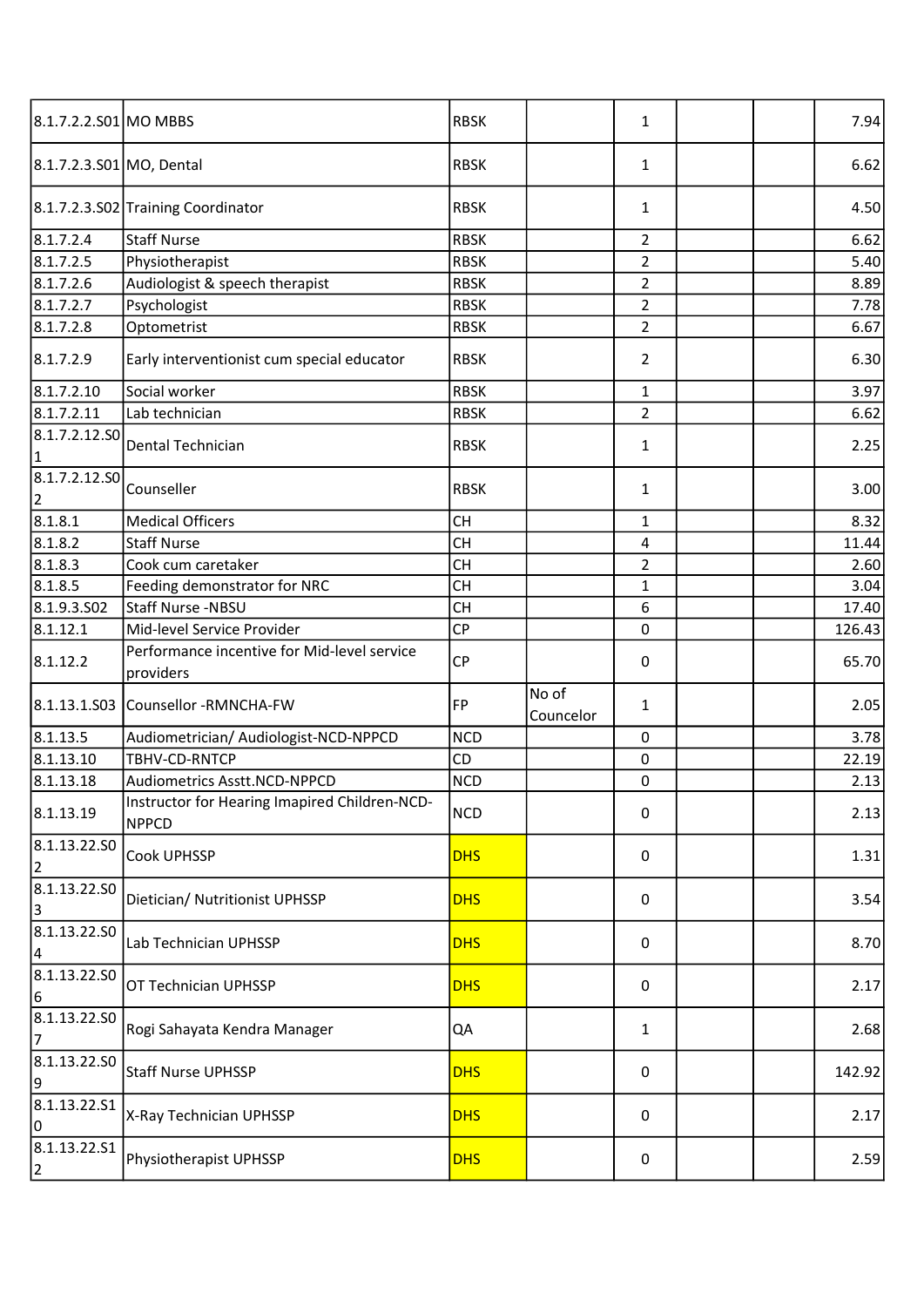| 8.1.13.22.51<br>3 | Rogi Sahayata Kendra Operator                                                                         | QA          |                         | 1              |        |              | 1.52  |
|-------------------|-------------------------------------------------------------------------------------------------------|-------------|-------------------------|----------------|--------|--------------|-------|
| 8.1.13.22.51<br>4 | Ward Aaya/Boy UPHSSP                                                                                  | <b>DHS</b>  |                         | 0              |        |              | 28.85 |
| 8.1.16.2.501      | Cold Chain Handlers                                                                                   | RI.         |                         | $\mathbf 0$    |        |              | 2.01  |
|                   | 8.1.16.2.S02 Technician / Trfeigerator Machinic                                                       |             |                         | 0              |        |              | 3.35  |
|                   | 8.1.16.6.S02 Data Entry Operator CD-RCP                                                               | CD          |                         | 0              |        |              | 0.25  |
| 8.1.16.7.S05      | Cleaner -NRC                                                                                          | <b>CH</b>   |                         | $\mathbf{1}$   |        |              | 1.44  |
| 8.4.3             | Honorarium for Paediatric ECO, ENT specialist,<br>Orthopediatrician, Ophthalmologist,<br>Psychiatrics | <b>RBSK</b> |                         | $\pmb{0}$      |        |              | 7.32  |
| 8.4.7             | Incentive to provider for PPIUCD services @Rs<br>150 per PPIUCD insertion                             | <b>FP</b>   | No of Clints            | 1590           | 150    |              | 2.39  |
| 8.4.8             | Incentive to provider for PAIUCD Services @Rs<br>150 per PAIUCD insertion                             | FP          | No of Clints            | 51             | 150    |              | 0.08  |
| 8.4.9             | Team based incentives for Health & Wellness<br>Centers (H&WC Sub Center)                              | <b>CP</b>   |                         | 0              |        |              | 48.18 |
| 8.4.10            | Team based incentives for Health & Wellness<br>Centers (H&WC PHC)                                     | <b>CP</b>   |                         | 0              |        |              | 20.40 |
| 8.4.12.501        | HRP identification and follow up for ANM                                                              | MH          | No of HRP               | 1000           | 200    | $\mathbf{1}$ | 2.00  |
| 8.4.12.503        | Performance based Incentives to RMNCHA<br><b>Counselors in Family Planning</b>                        | FP          | No of Clints            | 249            | 50     |              | 0.12  |
| 8.4.12.504        | RI Cold chain handlers incentive                                                                      | RI.         | No                      | 14             | 2400   | 12           | 4.03  |
| 9.1.6.1           | Development/ translation and duplication of<br>training materials                                     | <b>CH</b>   | No of<br>Module         | 290            | 100    | 1            | 0.29  |
|                   | Incentive for Program Coordination to (HoD                                                            |             |                         |                |        |              |       |
| 9.2.3.S03         | OBG/Principal)                                                                                        | MH          |                         | $\mathbf 0$    |        |              |       |
| 9.5.2.2.S01       | <b>State and District Lanch of SAANS</b>                                                              | <b>CH</b>   | No.                     | $\mathbf{1}$   |        |              | 0.50  |
| 9.5.2.2.S02       | State and District Planning and Review Meeting<br>of SAANS                                            | <b>CH</b>   | No.                     | $\mathbf{1}$   |        |              | 0.20  |
| 9.5.2.19          | Orientation on National Deworming Day                                                                 | <b>RKSK</b> |                         | $\overline{2}$ |        |              | 1.71  |
| 9.5.2.24.S02      | <b>District Training of SAANS</b>                                                                     | CH          |                         | 5              |        |              | 1.66  |
| 9.5.2.25.S01      | One day Orientation Training for IDCF                                                                 | <b>CH</b>   | No of<br>district       | $\mathbf{1}$   | 150000 | $\mathbf{1}$ | 1.50  |
| 9.5.3.1.SO2       | Qtr.Review/orientation meeting of ASHA/ANM<br>OF 20 Urban District at Districts Level                 | FP          | No of<br>Meetings       | 24             | 2500   |              | 0.60  |
| 9.5.3.1.S03       | District Level One Day Orientation of newly<br>recruited ANM/SN ON Family Planning Schemes            | FP          | No of<br>Meetings       | 1              | 3000   |              | 0.03  |
| 9.5.3.2.502       | District Level Dissemination Workshop                                                                 | FP          | No of<br>workshops      | $\mathbf{1}$   | 10000  |              | 0.10  |
| 9.5.3.23          | Training of AYUSH doctors (Injectible<br>Contraceptive Trainings)                                     | <b>FP</b>   | No of<br><b>Batches</b> | $\mathbf{1}$   | 22800  |              | 0.23  |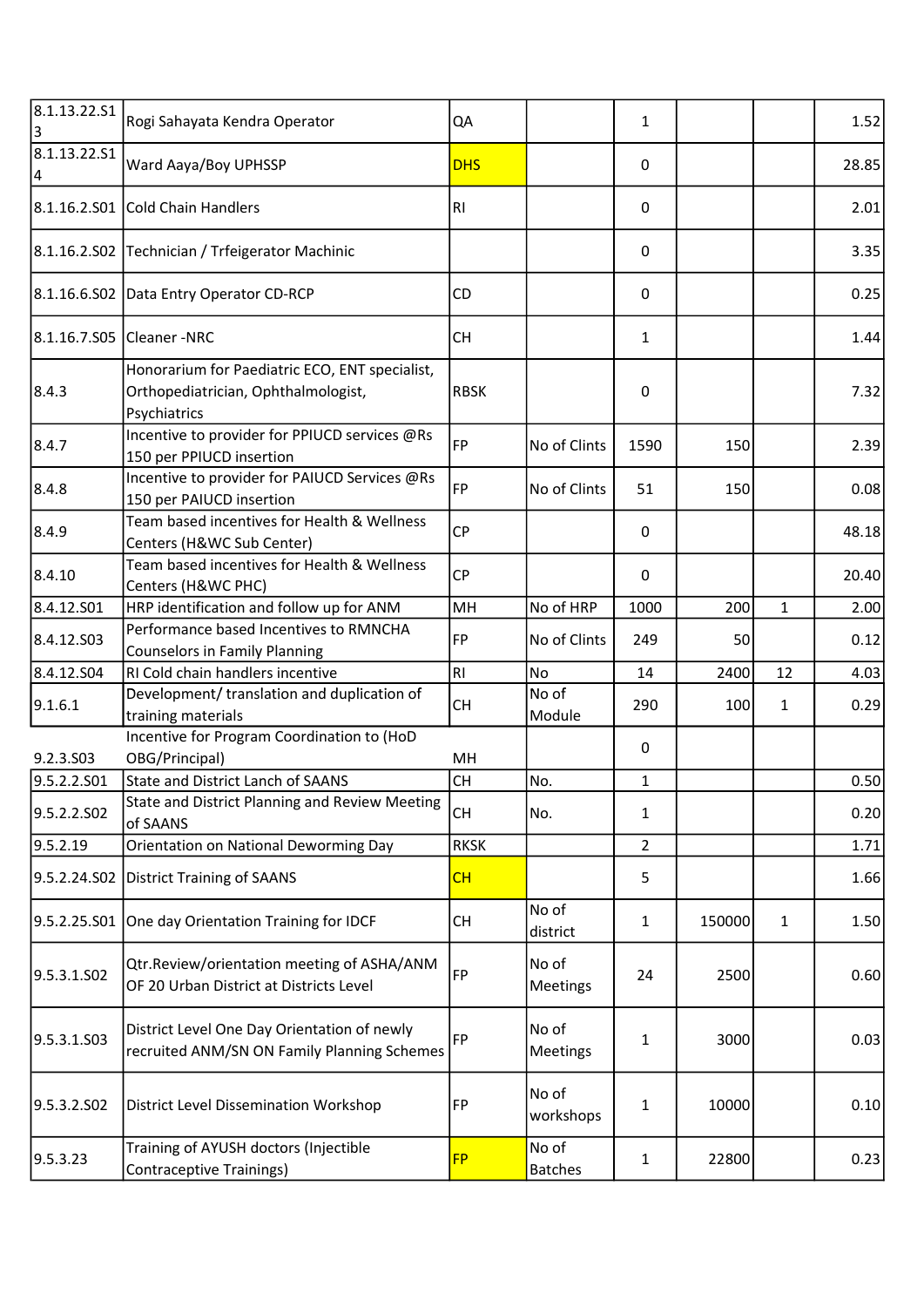| 9.5.3.24             | Training of Nurses (Staff Nurse/LHV/ANM)<br>(Injectible Contraceptive Trainings)     | FP                          | No of<br><b>Batches</b> | 5            | 35800 |              | 1.79  |
|----------------------|--------------------------------------------------------------------------------------|-----------------------------|-------------------------|--------------|-------|--------------|-------|
| 9.5.4.10             | WIFS trainings (Block)                                                               | <b>RKSK</b>                 | No of Batch             | 5            | 3000  | 1            | 0.15  |
| 9.5.4.13.3           | Any other (please specify) Anemia Free<br>Adolcent event at Inter Collages           | <b>RKSK</b>                 | No of event             | 10           | 5000  | $\mathbf{1}$ | 0.50  |
| 9.5.5.1              | RBSK Training -Training of Mobile health team -<br>technical and managerial (5 days) | <b>RBSK</b>                 | No of batch             | $\mathbf{1}$ | 15450 | $\mathbf{1}$ | 0.15  |
| 9.5.5.3              | One day orientation for MO / other staff<br>Delivery points (RBSK trainings)         | <b>RBSK</b>                 |                         | 1            |       |              | 0.20  |
| 9.5.6.1              | Blood Bank/Blood Storage Unit (BSU) Training                                         | <b>BLOOD</b><br><b>CELL</b> |                         | $\mathbf 0$  |       |              | 0.15  |
| 9.5.6.2              | Training for Haemoglobinopathies                                                     | <b>BLOOD</b><br><b>CELL</b> |                         | 0            |       |              | 10.00 |
| 9.5.7.4              | Any Other Training NPPCD                                                             | <b>NCD</b>                  |                         | $\mathbf 0$  |       |              | 3.50  |
|                      | 9.5.10.1.S01 Training under Immunisation-Data Handler                                | R <sub>l</sub>              |                         | $\pmb{0}$    |       |              | 0.03  |
|                      | 9.5.10.1.S04 Training under Immunisation-CCH                                         | R <sub>l</sub>              |                         | 0            |       |              | 0.47  |
| 9.5.11.7             | ASHA & MPWs, AWW & Community volunteers<br>$(1$ day)                                 | CD                          |                         | 0            |       |              | 0.11  |
| 9.5.12.1             | Training / Capacity Building (Malaria)                                               | CD                          |                         | 0            |       |              | 0.98  |
| 9.5.14.1             | <b>Trainings under RNTCP</b>                                                         | <b>CD</b>                   |                         | 0            |       |              | 2.09  |
| 9.5.14.2             | <b>CME</b> (Medical Colleges)                                                        | CD                          |                         | $\pmb{0}$    |       |              | 3.20  |
| 9.5.17.1             | Training of doctors and staff at DH Level under<br><b>NPHCE</b>                      | <b>NCD</b>                  |                         | $\pmb{0}$    |       |              | 0.80  |
| 9.5.18.1.1           | Orientation of Stakeholder organizations                                             | <b>NCD</b>                  |                         | $\mathbf 0$  |       |              | 0.40  |
| 9.5.18.1.2           | Training of Health Professionals                                                     | <b>NCD</b>                  |                         | $\pmb{0}$    |       |              | 0.40  |
| 9.5.18.1.3           | <b>Orientation of Law Enforcers</b>                                                  | <b>NCD</b>                  |                         | $\mathbf 0$  |       |              | 0.60  |
| 9.5.18.1.4           | Other Trainings/Orientations - sessions<br>incorporated in other's training          | <b>NCD</b>                  |                         | 0            |       |              | 1.30  |
| 9.5.19.2             | District NCD Cell                                                                    | <b>NCD</b>                  |                         | 0            |       |              | 3.00  |
| 9.5.25.3             | Kayakalp Trainings                                                                   | QA                          | <b>Batch</b>            | $\mathbf{1}$ | 33000 | $\mathbf{1}$ | 0.33  |
| 9.5.26.2             | Training cum review meeting for HMIS & MCTS<br>at District level                     | <b>MIS</b>                  |                         | 0            |       |              | 0.26  |
| 9.5.26.3             | Training cum review meeting for HMIS & MCTS<br>at Block level                        | <b>MIS</b>                  |                         | $\pmb{0}$    |       |              | 1.04  |
| 9.5.27.1             | Bridge Course/ training on the Standard<br><b>Treatment Protocols</b>                | <b>Nursing</b>              |                         | 0            |       |              | 21.21 |
|                      | 9.5.27.4.S01 Cost of Yoga Sessions                                                   | <b>CP</b>                   |                         | $\mathbf 0$  |       |              | 3.86  |
| 4.02                 | 9.5.29.13.S0 Scaling up Nurse Mentoring Program<br>Honorarium                        | MН                          |                         | 4            |       |              | 2.40  |
| 4.03                 | 9.5.29.13.S0 Scaling up Nurse Mentoring Program Yearly TA<br>DA                      | MH                          |                         | 4            |       |              | 0.12  |
| 9.5.29.13.SO<br>4.04 | Scaling up Nurse Mentoring Program Register                                          | MH                          |                         | 4            |       |              | 0.01  |
| 4.05                 | 9.5.29.13.S0 Scaling up Nurse Mentoring Program Mini Skill<br>Lab                    | MH                          |                         | 4            |       |              | 4.00  |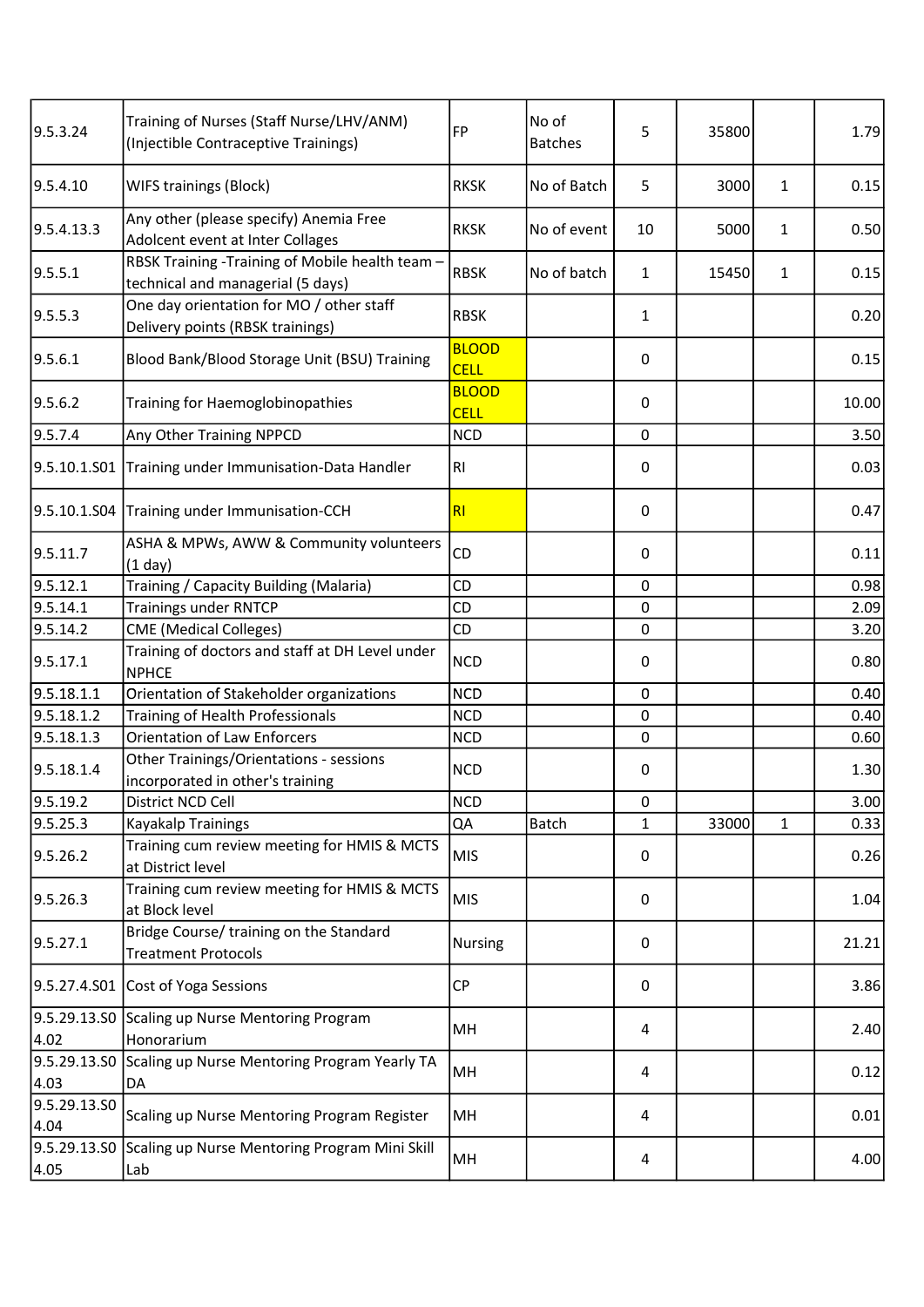| 10.1.1                 | Maternal Death Review (both in institutions and                                          | MH                          | No of             | 49             | 600    | 1           | 0.29  |
|------------------------|------------------------------------------------------------------------------------------|-----------------------------|-------------------|----------------|--------|-------------|-------|
|                        | community)                                                                               |                             | <b>CBMDR</b>      |                |        |             |       |
| 10.3.1.2               | Sentinel surveillance Hospital recurrent                                                 | CD                          |                   | 0              |        |             | 1.00  |
| 11.3                   | Targeting Naturally Occurring Gathering of<br>People/Health Mela                         |                             |                   | $\overline{2}$ |        |             | 13.00 |
| 11.5.1                 | Media Mix of Mid Media/ Mass Media                                                       | <b>IEC</b>                  |                   | $\overline{2}$ |        |             | 0.60  |
| 11.5.4.502             | Celebration of New Born Care Week                                                        | <b>CH</b>                   | No of<br>district | $\mathbf{1}$   | 50000  | 1           | 0.50  |
| 11.5.4.S03             | <b>Celebration of Breastfeeding Week</b>                                                 | <b>CH</b>                   | No of<br>district | $\mathbf{1}$   | 40000  | 1           | 0.40  |
| 11.5.4.S05             | District Level IEC/BCC Activity Under SAANS                                              | <b>CH</b>                   | No.               | $\mathbf{1}$   | 200000 |             | 2.00  |
| 11.6.3                 | IEC & promotional activities for World<br>Population Day celebration                     | <b>IEC/FP</b>               | No of<br>events   | 5              |        |             | 1.16  |
| 11.6.4                 | IEC & promotional activities for Vasectomy<br>Fortnight celebration                      | <b>IEC/FP</b>               | No of<br>events   | 5              |        |             | 0.56  |
| 11.8.2                 | Any other IEC/BCC activities (Wall Painting,<br>Banner & Poster)                         | <b>IEC</b>                  |                   | 0              |        |             | 1.52  |
| 11.9.1.S01             | Creating awareness on declining sex ratio issue<br>(PNDT)- Block Level                   | <b>IEC/PNDT</b>             | No of<br>Events   | 13             | 10000  |             | 1.30  |
| 11.9.1.SO <sub>2</sub> | Creating awareness on declining sex ratio issue<br>(PNDT)- District Level                | <b>IEC/PNDT</b>             | No of<br>Events   | $\mathbf{1}$   | 25000  |             | 0.25  |
| 11.10.1.501            | Donor Refreshment amount                                                                 | <b>BLOOD</b><br><b>CELL</b> | No of<br>donation | 0              | 25     | 1           | 0.25  |
| 11.10.1.S02            | <b>Blood donation Camp</b>                                                               | <b>BLOOD</b><br><b>CELL</b> | No of camp        | $\mathbf 0$    | 2500   | $\mathbf 1$ | 0.45  |
| 11.10.1.S03            | Travel & Communication Expenses for BB<br><b>Counselors PRO BCTV</b>                     | <b>BLOOD</b><br><b>CELL</b> |                   | 0              |        |             | 0.18  |
| $\sqrt{11.11.1}$       | <b>IEC for NPPCD</b>                                                                     | <b>IEC</b>                  |                   | 0              |        |             | 0.50  |
| 11.14.1                | Health Education & Publicity for NIDDCP                                                  | <b>IEC</b>                  |                   | 0              |        |             | 0.26  |
| 11.15.1                | IEC/BCC for Malaria                                                                      | <b>IEC</b>                  |                   | 0              |        |             | 0.35  |
| 11.15.2                | IEC/BCC for Social mobilization (Dengue and<br>Chikungunya)                              | <b>IEC</b>                  |                   | 0              |        |             | 0.20  |
| 11.16.1                | IEC/BCC: Mass media, Outdoor media, Rural<br>media, Advocacy media for NLEP              | CD                          |                   | 0              |        |             | 0.98  |
| 11.17.1                | ACSM (State & district)                                                                  | <b>IEC</b>                  |                   | $\mathbf 0$    |        |             | 5.02  |
| 11.19.1                | Translation of IEC material and distribution                                             | <b>IEC</b>                  |                   | 0              |        |             | 0.50  |
| 11.20.2                | Celebration of days-ie International Day for<br>older persons                            | <b>IEC</b>                  |                   | 0              |        |             | 1.00  |
| 11.21.1                | IEC/SBCC for NTCP                                                                        | <b>IEC</b>                  |                   | 0              |        |             | 1.50  |
| 11.22.2                | IEC/BCC for District NCD Cell                                                            | <b>IEC</b>                  |                   | 0              |        |             | 0.50  |
| 11.24.1                | IEC activities for Health & Wellness centre<br>(H&WC)                                    | IEC                         |                   | 0              |        |             | 14.50 |
| 11.24.3.4              | State-level IEC Campaigns/Other IEC Campaigns                                            | <b>I</b> IEC                |                   | 10             |        |             | 2.40  |
| 11.24.4.1              | IEC/BCC under NRCP: Rabies Awareness and<br>DO'S and Don'ts in the event of Animal Bites |                             |                   | 0              |        |             | 2.00  |
| 11.24.4.3              | IEC/BCC under NVHCP                                                                      |                             |                   | $\mathbf 0$    |        |             | 1.00  |
| 12.1.1                 | Printing of MDR formats                                                                  | MH                          |                   | 100            |        |             | 0.03  |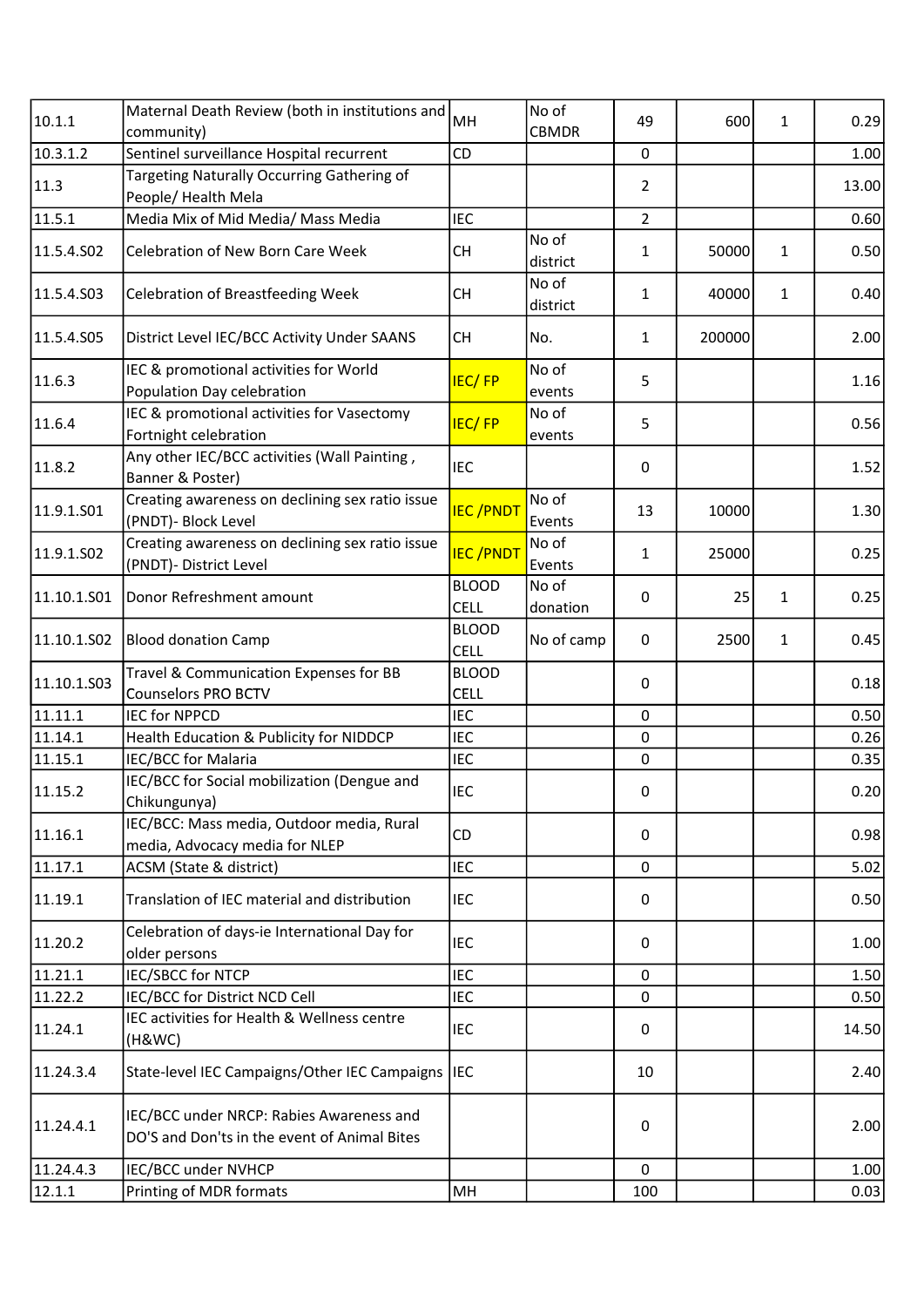| 12.1.2      | Printing of MCP cards, safe motherhood<br>booklets etc.                                                                                           | MH                          | No of cards                | 72073          | 17     | 1            | 12.25 |
|-------------|---------------------------------------------------------------------------------------------------------------------------------------------------|-----------------------------|----------------------------|----------------|--------|--------------|-------|
| 12.1.3      | Printing of labor room registers and casesheets/<br>LaQshya related printing                                                                      | MH                          | No of<br>casesheet         | 20000          | 10     | 1            | 2.00  |
| 12.1.5      | Any other (Printing of CAC Format)                                                                                                                | FP/CAC                      | No of<br>formats           | 100            |        |              | 0.15  |
| 12.2.5      | Printing of compliance cards and reporting<br>formats for National Iron Plus Initiative-for 6-59<br>months age group and for 5-10 years age group | CH                          | No of<br>format            | 71040          | 1      | $\mathbf{1}$ | 0.71  |
| 12.2.6      | Printing of IEC materials and reporting formats<br>etc. for National Deworming Day                                                                | <b>RKSK</b>                 |                            | $\overline{2}$ |        |              | 3.31  |
| 12.2.7      | Printing of IEC Materials and monitoring<br>formats for IDCF                                                                                      | <b>CH</b>                   | No of<br>District          | 1              | 118000 | 1            | 1.18  |
| 12.2.11     | Printing of HBNC referral cards and other<br>formats                                                                                              | <b>CH</b>                   | No. of<br>format           | 147988         | 0.5    | 1            | 0.74  |
| 12.3.3      | Printing of FP Manuals, Guidelines, etc.                                                                                                          | FP                          | No of<br>formats           | $\pmb{0}$      |        |              | 1.87  |
| 12.5.4      | Printing of RBSK card and registers                                                                                                               | <b>RBSK</b>                 | No of<br>children          | 212897         |        |              | 5.68  |
| 12.5.6      | Any other (Printing of Banner and Sticker under<br>RBSK)                                                                                          | <b>RBSK</b>                 |                            | 30             |        |              | 0.03  |
| 12.7.1      | Printing of ASHA diary                                                                                                                            | <b>CP</b>                   |                            | 707            |        |              | 1.24  |
| 12.7.2      | Printing of ASHA Modules and formats                                                                                                              | <b>CP</b>                   |                            | $\pmb{0}$      |        |              | 0.20  |
| 12.7.3      | Printing of CBAC format                                                                                                                           | <b>CP</b>                   |                            | 0              |        |              | 10.06 |
| 12.8.1      | Printing of cards for screening of children for<br>hemoglobinopathies                                                                             | <b>BLOOD</b><br><b>CELL</b> |                            | 0              |        |              | 0.50  |
| 12.9.1      | Printing of HMIS Formats                                                                                                                          | <b>MIS</b>                  |                            | $\pmb{0}$      |        |              | 0.59  |
| 12.9.3      | Printing of MCTS follow-up formats/ services<br>due list/ work plan                                                                               | <b>MIS</b>                  |                            | 778            |        |              | 0.28  |
| 12.10.1     | Printing and dissemination of Immunization<br>cards, tally sheets, monitoring forms etc.                                                          | RI                          | No of<br>Benificiary       | 57941          | 10     | 1            | 5.79  |
| 12.13.2     | Printing                                                                                                                                          | CD                          |                            | 0              |        |              | 1.84  |
| 12.14.1     | Printing of Challan Books under NTCP                                                                                                              |                             |                            | $\mathbf 0$    |        |              | 0.21  |
| 12.17.5.S02 | Printing of form P,L, S under IDSP progrm                                                                                                         |                             |                            | 0              |        |              | 0.38  |
| 13.2.1      | Assessments                                                                                                                                       | QA                          |                            | $\mathbf{1}$   |        |              | 0.10  |
| 13.2.5      | Swachh Swasth Sarvatra                                                                                                                            | QA                          | Selected<br><b>CHC</b>     | $\mathbf{1}$   | 500000 |              | 5.00  |
| 14.2.3.502  | Implementation of FP-LMIS District-<br><b>Transportation Cost</b>                                                                                 | FP                          | Lumpsump                   | $\mathbf{1}$   |        |              | 0.72  |
| 14.2.4.1    | Alternative vaccine delivery in hard to reach<br>areas                                                                                            | RI                          | No of AVD                  | 8850           | 200    | 1            | 17.70 |
| 14.2.5      | Alternative Vaccine Delivery in other areas                                                                                                       | R <sub>l</sub>              | No of AVD                  | 17712          | 90     |              | 15.94 |
| 14.2.6      | POL for vaccine delivery from State to district<br>and from district to PHC/CHCs                                                                  | R <sub>l</sub>              | No of<br><b>Districts</b>  | $\mathbf{1}$   | 200000 | $\mathbf{1}$ | 2.00  |
| 14.2.7      | Cold chain maintenance                                                                                                                            | R <sub>1</sub>              | No of cold<br>chain points | $\pmb{0}$      |        |              | 0.34  |
| 14.2.12     | Drug transportation charges                                                                                                                       | CD                          |                            | $\pmb{0}$      |        |              | 0.42  |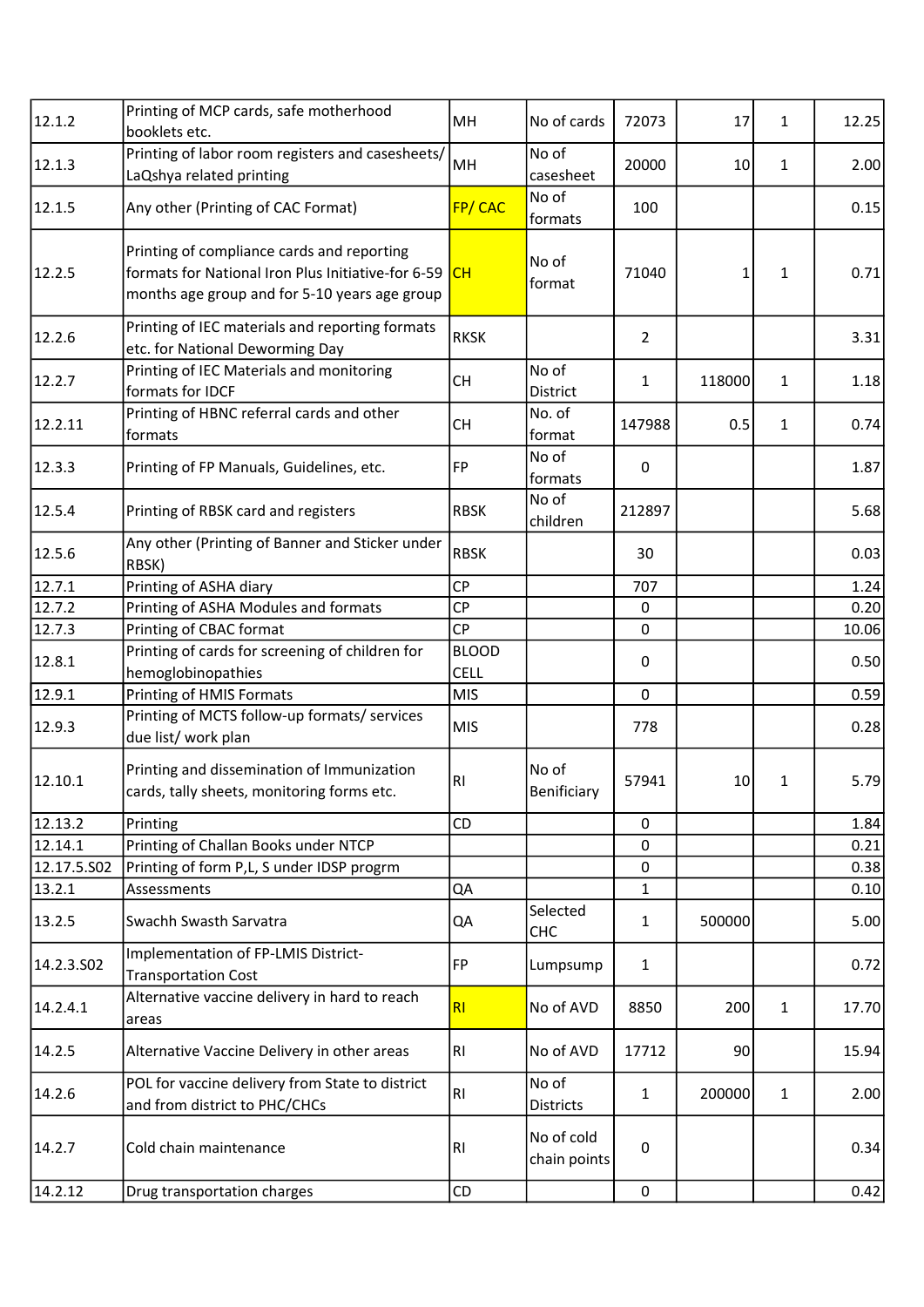| 15.3.2              | Inter-sectoral convergence                                                                                                    | CD             |                        | $\mathbf 0$    |       |              | 0.05  |
|---------------------|-------------------------------------------------------------------------------------------------------------------------------|----------------|------------------------|----------------|-------|--------------|-------|
| 15.5.3              | Private Provider Incentive                                                                                                    | CD             |                        | $\mathbf 0$    |       |              | 18.88 |
| 15.6.1              | Reimbursement for cataract operation for NGO<br>and Private Practitioners                                                     | <b>NCD</b>     |                        | 0              |       |              | 23.22 |
| 16.1.1.1.1          | State - Health Action Plan                                                                                                    | PM             | No of<br>Booklet       | 18             | 300   | 1            | 0.05  |
| 16.1.1.4            | Prepare detailed operational plan for RBSK<br>across districts (including cost of plan)                                       | <b>RBSK</b>    | No of<br><b>Blocks</b> | 4              | 500   | 1            | 0.02  |
| 16.1.1.6            | To develop micro plan at sub-centre level                                                                                     | R1             | No                     | 128            | 100   | $\mathbf{1}$ | 0.13  |
| 16.1.1.7            | For consolidation of micro plans at block level                                                                               | R1             | No                     | 21             | 1000  | 1            | 0.21  |
| 16.1.2.1.6          | Review meetings/ workshops under RKSK                                                                                         | <b>RKSK</b>    |                        | $\overline{2}$ |       |              | 0.10  |
| 16.1.2.1.7          | RBSK Convergence/Monitoring meetings                                                                                          | <b>RBSK</b>    | No of<br>Meetings      | 3              | 500   | 3            | 0.06  |
| 16.1.2.1.14         | Quarterly review meetings exclusive for RI at<br>district level with Block MOs, CDPO, and other<br>stake holders              | R <sub>l</sub> | No of<br>participants  | 247            | 100   | 1            | 0.25  |
| 16.1.2.1.15         | Quarterly review meetings exclusive for RI at<br>block level                                                                  | R1             | No of<br>participants  | 1195           | 75    | $\mathbf{1}$ | 0.90  |
| 16.1.2.1.16         | <b>IDSP Meetings</b>                                                                                                          |                |                        | $\pmb{0}$      |       |              | 0.04  |
| 16.1.2.1.21         | Medical Colleges (Any meetings)                                                                                               |                |                        | $\mathbf 0$    |       |              | 0.20  |
| 16.1.2.1.22         | Monthly meeting with the hospital staff                                                                                       |                |                        | $\pmb{0}$      |       |              | 0.48  |
| 16.1.2.1.28.S<br>01 | District Level MDR Review Meeting                                                                                             | MH             | No of<br>meetings      | 6              | 3000  | 1            | 0.18  |
| 16.1.2.2.3          | State/ District Quality Assurance Unit<br>(Monitoring & Supervision)                                                          | QA             | Vehicle                | $\mathbf{1}$   |       |              | 3.60  |
| 16.1.2.2.5          | Monitoring, Evaluation & Supervision (Malaria)                                                                                |                |                        | 0              |       |              | 2.13  |
| 16.1.2.2.6          | Monitoring/supervision and Rapid response<br>(Dengue and Chikungunya)                                                         |                |                        | $\pmb{0}$      |       |              | 1.98  |
| 16.1.2.2.12         | District NCD Cell                                                                                                             |                |                        | $\pmb{0}$      |       |              | 1.13  |
| 16.1.2.2.13         | <b>Supervision and Monitoring</b>                                                                                             |                |                        | 0              |       |              | 2.09  |
| 16.1.2.2.14         | Monitoring Committee on Section 5                                                                                             |                |                        | $\mathbf 0$    |       |              | 0.03  |
| 16.1.2.2.16         | Monitoring and Surveillance (review meetings,<br>Travel) under NRCP                                                           |                |                        | 0              |       |              | 0.50  |
| 16.1.3.1.1          | Mobility Support for SPMU/State                                                                                               |                |                        | $\mathbf 0$    |       |              | 0.54  |
| 16.1.3.1.13         | Vehicle Operation (POL)                                                                                                       |                |                        | $\mathbf 0$    |       |              | 3.57  |
| 16.1.3.1.14         | Vehicle hiring                                                                                                                |                |                        | 0              |       |              | 0.36  |
| 16.1.3.1.15         | <b>Tobacco Cessation Centre (TCC): Mobility</b><br>support                                                                    |                |                        | 0              |       |              | 0.60  |
| 16.1.3.3.1          | PM activities for World Population Day'<br>celebration (Only mobility cost): funds<br>earmarked for district level activities | <b>FP</b>      | No of<br>events        | $\mathbf{1}$   | 20000 |              | 0.20  |
| 16.1.3.3.2          | PM activities for Vasectomy Fortnight<br>celebration (Only mobility cost): funds<br>earmarked for district level activities   | <b>FP</b>      | No of<br>events        | $\mathbf{1}$   | 5000  |              | 0.05  |
| 16.1.3.3.3          | Mobility Support for DPMU/District                                                                                            |                |                        | $\pmb{0}$      |       |              | 7.92  |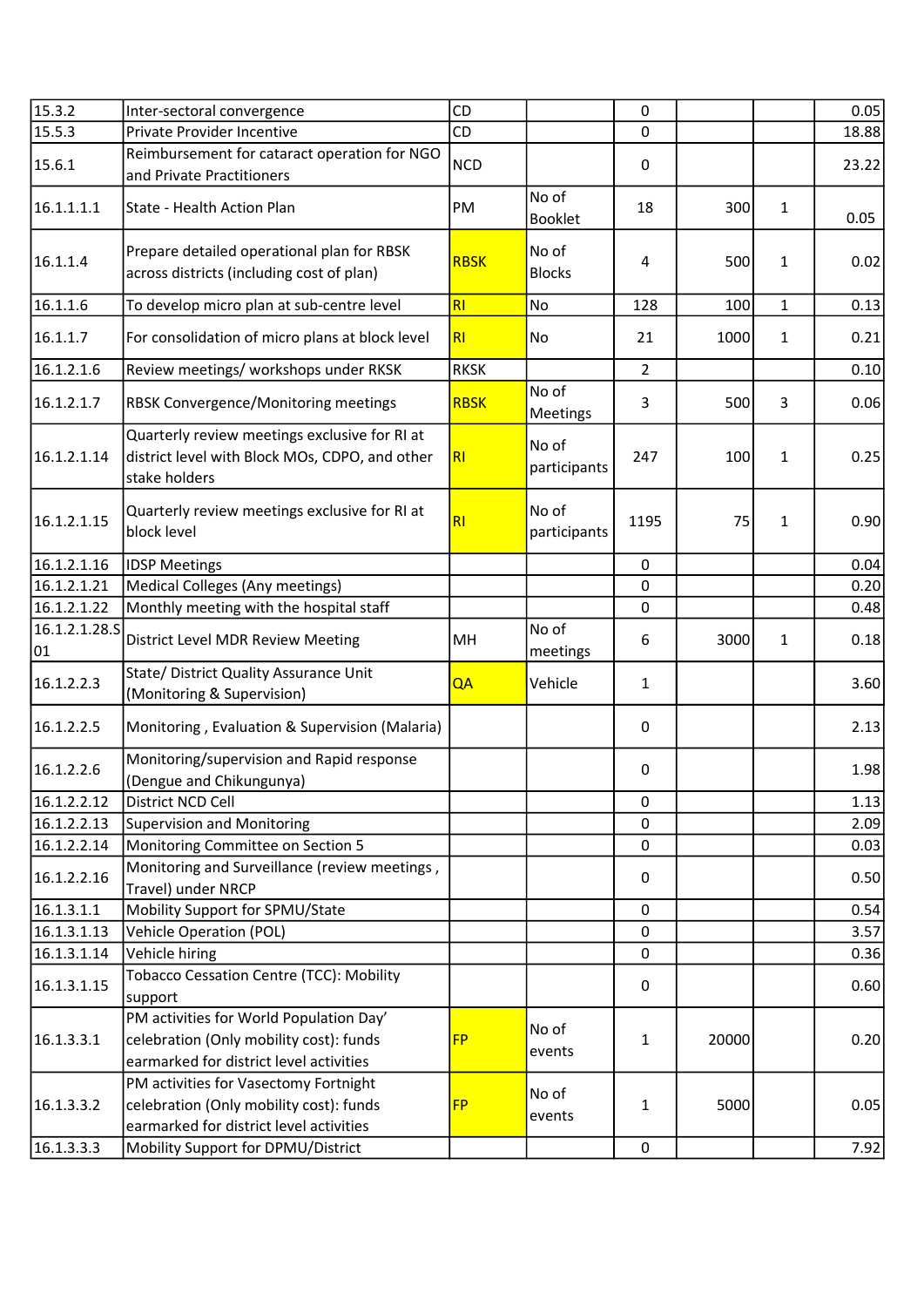| 16.1.3.3.5                 | Mobility Costs for ASHA Resource Centre/ASHA<br>Mentoring Group (Kindly Specify)                                                                   |           |                 | 1           |      | 0.10  |
|----------------------------|----------------------------------------------------------------------------------------------------------------------------------------------------|-----------|-----------------|-------------|------|-------|
| 16.1.3.3.7                 | Mobility Support for supervision for district<br>level officers.                                                                                   | RI        | No              | 0           |      | 3.00  |
| 16.1.3.3.8                 | MOBILITY: Travel Cost, POL, etc. during<br>outbreak investigations and field visits for<br>monitoring programme activities at DSU on<br>need basis |           |                 | 0           |      | 3.00  |
| 16.1.3.3.10                | Travel expenses - Contractual Staff at District<br>level                                                                                           |           |                 | 0           |      | 0.60  |
| 16.1.3.3.11                | Mobility Support: District Cell                                                                                                                    |           |                 | $\mathbf 0$ |      | 1.33  |
| 16.1.3.3.12                | Medical Colleges (All service delivery to be<br>budgeted under B.30)                                                                               |           |                 | 0           |      | 0.20  |
| 16.1.3.3.13                | Miscellaneous/Travel                                                                                                                               |           |                 | $\mathbf 0$ |      | 3.60  |
| 16.1.3.3.14                | <b>Enforcement Squads</b>                                                                                                                          |           |                 | 0           |      | 0.10  |
|                            | District Tobacco Control Cell (DTCC): Mobility                                                                                                     |           |                 |             |      |       |
| 16.1.3.3.15                | Support                                                                                                                                            |           |                 | 0           |      | 3.60  |
| 16.1.3.3.16                | District NCD Cell (TA,DA, POL)                                                                                                                     |           |                 | 0           |      | 0.66  |
| 16.1.3.4.1                 | PM activities for World Population Day'<br>celebration (Only mobility cost): funds<br>earmarked for block level activities                         | <b>FP</b> | No of<br>events | 4           | 1000 | 0.04  |
| 16.1.3.4.2                 | PM activities for Vasectomy Fortnight<br>celebration (Only mobility cost): funds<br>earmarked for block level activities                           | <b>FP</b> | No of<br>events | 4           | 1000 | 0.04  |
|                            | 16.1.3.4.3.S0 Mobility for Supportive Supervision At Block<br>Level-M&E                                                                            | ME        |                 | 0           |      | 15.84 |
| 2                          | 16.1.3.4.3.50 Mobility Support & Commnication cost for<br><b>BCPM</b>                                                                              | <b>CP</b> |                 | 0           |      | 2.45  |
| 16.1.3.4.5.50<br>$\vert$ 1 | Communication Cost for HWC Staff                                                                                                                   | <b>CP</b> |                 | 0           |      | 2.19  |
| $\vert$ 1                  | $\boxed{16.1.3.5.1.50}$ TA/DA of HWC Staff                                                                                                         | <b>CP</b> |                 | 0           |      | 2.19  |
| 16.1.3.5.1.SO<br>2         | Travel expenses for regular staff under NLEP                                                                                                       | CD        |                 | 0           |      | 0.40  |
| 16.1.4.1.1                 | JSY Administrative Expenses                                                                                                                        | <b>MH</b> |                 | 0           |      | 7.90  |
| 16.1.4.1.5                 | Office expenses on telephone, fax, Broadband<br>Expenses & Other Miscellaneous Expenditures                                                        |           |                 | 0           |      | 0.96  |
| 16.1.4.1.10                | <b>Office Operation (Miscellaneous)</b>                                                                                                            |           |                 | 0           |      | 2.09  |
| 16.1.4.1.11                | Tobacco Cessation Centre (TCC): Office<br>Expenses                                                                                                 |           |                 | 0           |      | 0.50  |
| 16.1.4.2.1                 | District Quality Assurance Unit (Operational<br>cost)                                                                                              | QA        |                 | 0           |      | 3.96  |
| 16.1.4.2.4                 | Office operation & Maintenance - District Cell                                                                                                     |           |                 | 0           |      | 0.42  |
| 16.1.4.2.5                 | District Cell - Consumables                                                                                                                        |           |                 | 0           |      | 0.42  |
| 16.1.4.2.6                 | Operational expenses of the district centre :<br>rent, telephone expenses, website etc.                                                            |           |                 | 0           |      | 0.10  |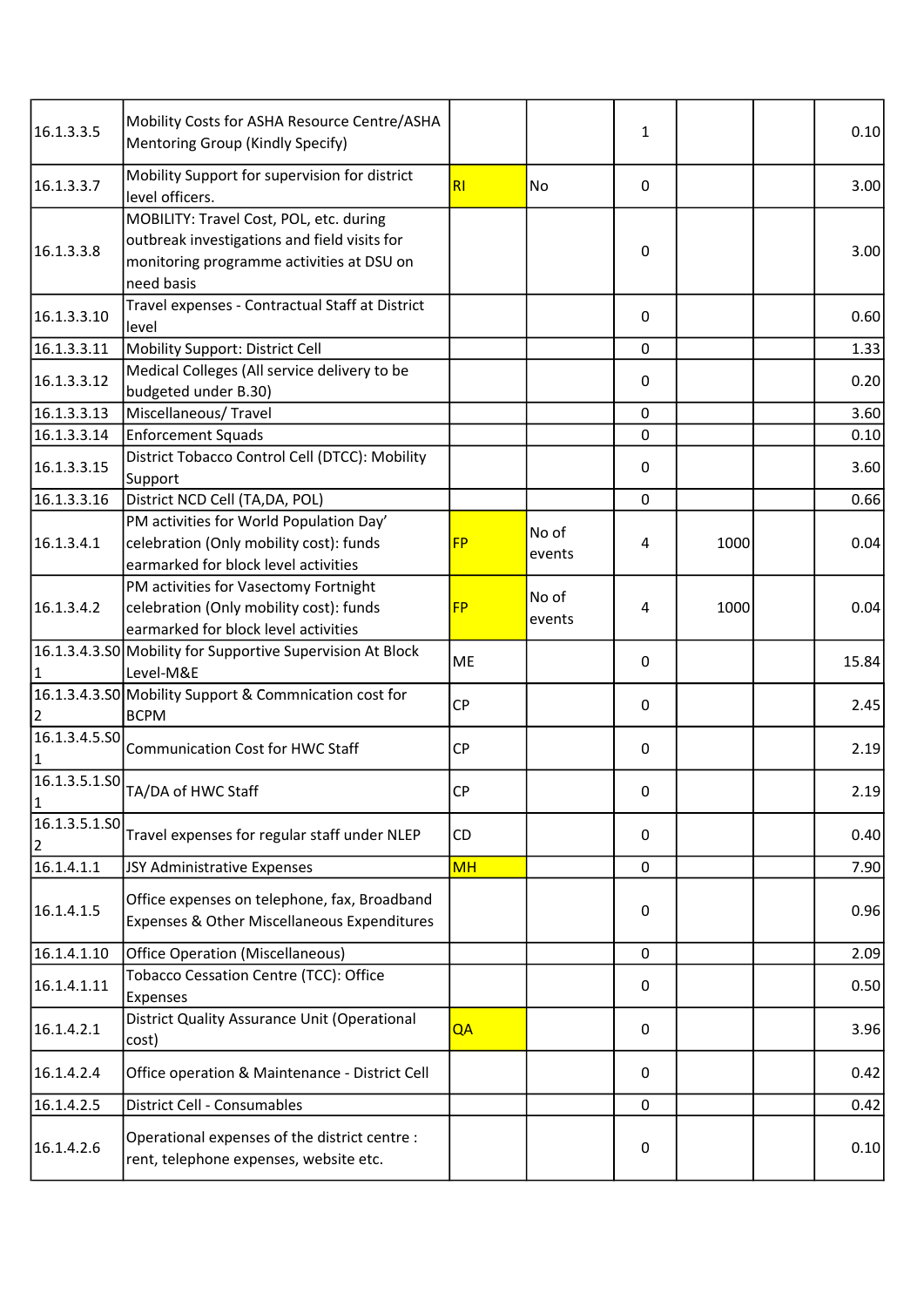| 16.1.4.2.8                        | District Tobacco Control Cell (DTCC):                                                                         |                 |                       | 0            |       |   | 4.00  |
|-----------------------------------|---------------------------------------------------------------------------------------------------------------|-----------------|-----------------------|--------------|-------|---|-------|
|                                   | Misc./Office Expenses                                                                                         |                 |                       |              |       |   |       |
| 16.1.4.2.9                        | District NCD Cell (Contingency)                                                                               |                 |                       | 0            |       |   | 1.00  |
| 16.1.5.2.1                        | Minor repairs and AMC of IT/office equipment<br>supplied under IDSP                                           |                 |                       | 0            |       |   | 0.10  |
| 16.1.5.3.1                        | PM activities under Micronutrient<br><b>Supplementation Programme</b>                                         |                 |                       | 0            |       |   | 1.72  |
| 16.1.5.3.3                        | Concurrent Audit system                                                                                       |                 |                       | $\Omega$     |       |   | 0.78  |
| 16.1.5.3.11                       | District level Coordination Committee                                                                         |                 |                       | 0            |       |   | 0.02  |
| 105                               | 16.1.5.3.16.S DPMU Operational Cost (inclusive of Rs. 10000/<br>district / month for RBSK DEIC Manager TA DA) |                 |                       | $\mathbf{1}$ |       |   | 13.11 |
| 16.1.5.3.16.S<br>06               | <b>BPMU Oprational Cost</b>                                                                                   |                 |                       | 4            |       |   | 7.94  |
| $\overline{16.1.5.3.16.5}$<br>09  | <b>Oprational Cost for RBSK</b>                                                                               | <b>RBSK</b>     | No of DEIC<br>Manager | $\mathbf{0}$ | 10000 | 1 | 0.10  |
| $\vert 16.1.5.3.16.5 \vert$<br>10 | Operational cost of RBSK-MHT                                                                                  | <b>RBSK</b>     | No of teams           | 0            | 1500  | 1 | 0.12  |
| 15                                | 16.1.5.3.16.SOffice & Administrative Expence for State &<br><b>District Rabies Program</b>                    |                 |                       | 0            |       |   | 0.08  |
| 18                                | 16.1.5.3.16.S Office operational cost & other office expences<br>unedr NPCB                                   | <b>NCD</b>      |                       | 0            |       |   | 0.93  |
| 22.04                             | 16.1.5.3.16.S Pol & Opex of DG set of Vaccine Storage at<br>District level & other Cold Chain Point under RI  | R <sub>l</sub>  |                       | $\pmb{0}$    |       |   | 0.70  |
| 16.2.1.502                        | Data Entry Operator                                                                                           | $FP / PNDT$ No. |                       | $\mathbf{1}$ |       |   | 2.27  |
| 16.2.1.508                        | District PNDT Co-Ordinator                                                                                    | FP / PNDT No.   |                       | $\mathbf{1}$ |       |   | 2.65  |
| 16.3.2.501                        | Mobility Support for HMIS & MCTS Block Level                                                                  | MIS             |                       | $\pmb{0}$    |       |   | 0.14  |
| 16.3.3.501                        | Operational cost for HMIS & MCTS-AMC                                                                          | <b>MIS</b>      |                       | $\pmb{0}$    |       |   | 0.44  |
| 16.3.3.502                        | Operational cost for HMIS & MCTS-Internet                                                                     | <b>MIS</b>      |                       | $\pmb{0}$    |       |   | 0.66  |
| 16.3.3.503                        | Operational cost for HMIS & MCTS-Office<br>Expenditure                                                        | <b>MIS</b>      |                       | 0            |       |   | 0.90  |
| 16.3.3.504                        | Operational cost for HMIS & MCTS-Recurring<br>Charges for ANMOL Tablet                                        | <b>MIS</b>      |                       | 210          |       |   | 7.56  |
|                                   | 16.4.1.1.S09 Chowkidar Cum Peon-Div PMU                                                                       | PM              |                       | 0            |       |   |       |
| 16.4.2.1.1.SO<br>11               | District Programme Manager                                                                                    | PM              |                       | 1            |       |   | 6.39  |
| 16.4.2.1.1.50<br>2                | <b>District Community Process Manager</b>                                                                     | PM              |                       | $\mathbf{1}$ |       |   | 2.40  |
| 16.4.2.1.1.SO                     | <b>District Accounts Manager</b>                                                                              | PM              |                       | $\mathbf{1}$ |       |   | 5.36  |
| 4                                 |                                                                                                               |                 |                       |              |       |   |       |
|                                   | 16.4.2.1.1.S0 District Data Cum Account Assistant                                                             | PM              |                       | $\mathbf{1}$ |       |   | 3.61  |
| 16.4.2.1.1.50<br>6                | <b>DEIC</b> manager                                                                                           | <b>RBSK</b>     |                       | 1            |       |   | 5.27  |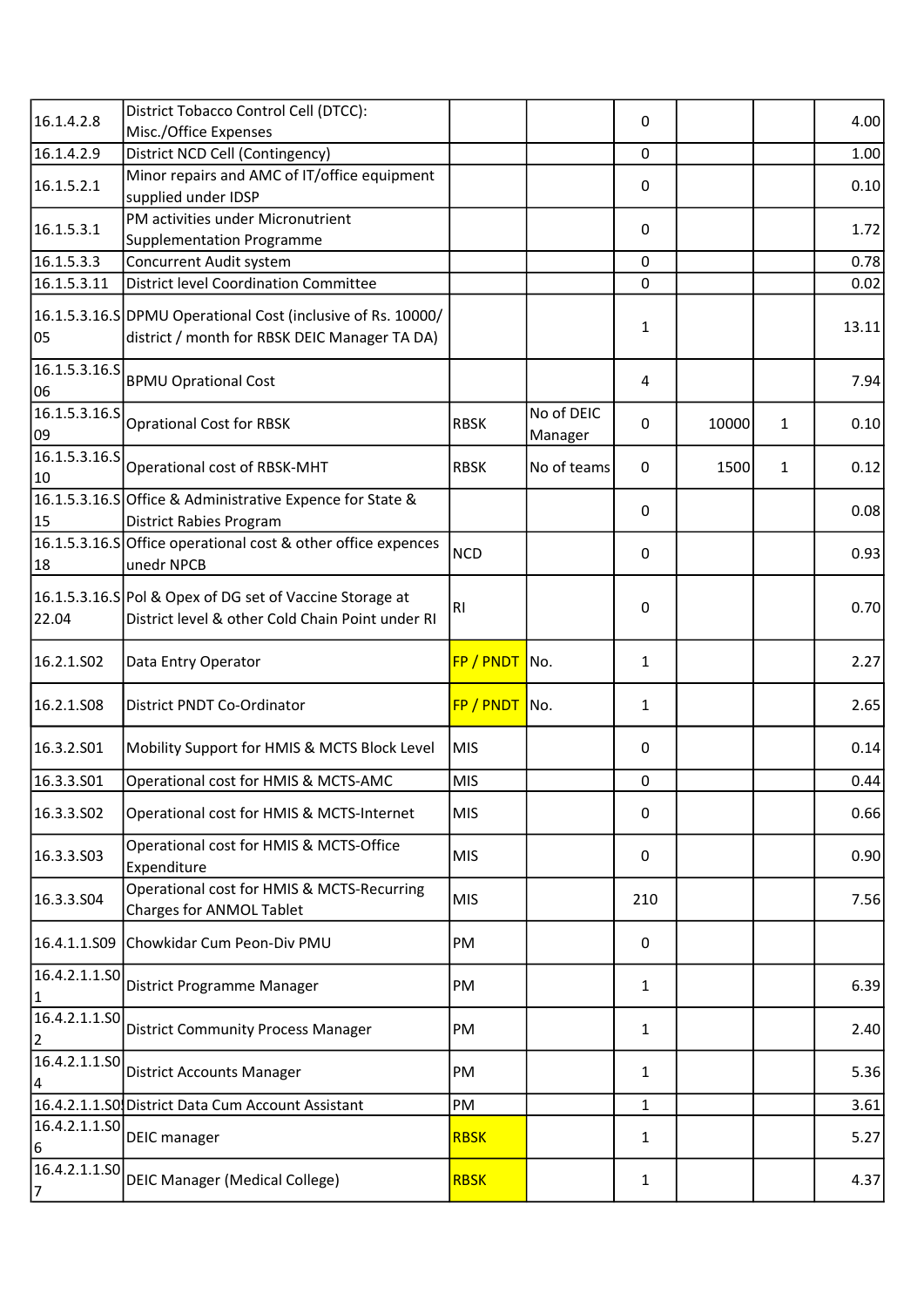|                                 | 16.4.2.1.1.S0 Support Staff                                         | PM                          |                   | $\mathbf{1}$     |      |    | 1.76  |
|---------------------------------|---------------------------------------------------------------------|-----------------------------|-------------------|------------------|------|----|-------|
| $\overline{2}$                  | $\left  \overline{16.4.2.1.2.50} \right $ District Consultant(MH)   | MH                          |                   | 1                |      |    | 4.94  |
| 4                               | $\boxed{16.4.2.1.2.50}$ District Hospital Quality Manager           | QA                          |                   | 1                |      |    | 4.63  |
| 16.4.2.1.2.50<br>5              | <b>District Consultant Quality Assurance</b>                        | QA                          |                   | 1                |      |    | 6.09  |
| $\mathbf{1}$                    | $\boxed{16.4.2.1.7.50}$ Accountant District Hospital                | FD.                         |                   | 1                |      |    | 1.98  |
| $\mathbf{1}$                    | 16.4.2.1.8.S0 Programme cum Admin. Asst.                            | QA                          |                   | 1                |      |    | 1.80  |
| 16.4.2.2.2.50<br>$\mathbf{1}$   | District Epidemiologist-CD-IDSP                                     | <b>CD</b>                   |                   | $\boldsymbol{0}$ |      |    | 8.75  |
| 1                               | $\boxed{16.4.2.2.4.50}$ Sr PMDT-TB HIV Coodinators                  | CD.                         |                   | 0                |      |    | 4.47  |
| 16.4.2.2.4.50<br>$\overline{2}$ | PPM Coordinator                                                     | <b>CD</b>                   |                   | 0                |      |    | 4.48  |
| 16.4.2.2.4.50<br>3              | District Programme Coordinator                                      | CD                          |                   | 0                |      |    | 5.33  |
| 16.4.2.2.5.S0<br>1              | District Data Manager-CD-IDSP                                       | CD.                         |                   | 0                |      |    | 3.26  |
| 16.4.2.2.6.S0<br>$\mathbf{1}$   | Senior Treatment Supervisor(STS)                                    | <b>CD</b>                   |                   | 0                |      |    | 32.43 |
| 16.4.2.2.6.SO<br>3              | Senior TB Lab Supervisor(STLS)                                      | CD                          |                   | 0                |      |    | 15.91 |
| $\mathbf{1}$                    | $\boxed{16.4.2.2.7.50}$ Accountant- Full time                       | CD                          |                   | 0                |      |    | 0.69  |
| 16.4.2.2.10.S<br>01             | Driver-CD-RNTCP                                                     | CD                          |                   | 0                |      |    | 2.27  |
| 16.4.3.1.1.S0<br>1              | <b>Block Programme Manager</b>                                      | PM                          |                   | 4                |      |    | 15.39 |
| $\overline{2}$                  | $\overline{16.4.3.1.1.}$ SO Block Account Manager                   |                             |                   | 4                |      |    | 12.72 |
| 16.4.3.1.1.50<br>3              | <b>Block Community Process Manager</b>                              |                             |                   | 0                |      |    | 10.13 |
| 16.4.3.1.9.50<br>3              | Data Entry Operator-HR                                              |                             |                   | 1                |      |    | 2.47  |
| 16.4.3.1.9.50<br>4              | Data Entry Operator-MCTS OPR 820 MIS                                | <b>MIS</b>                  |                   | 4                |      |    | 9.84  |
| 16.4.3.1.9.50<br>5              | Data Entry Operator-MIS Outsource                                   | <b>MIS</b>                  |                   |                  |      |    | 3.20  |
| 16.4.3.1.9.50<br>7              | Data Entry Operator-RI                                              | R <sub>l</sub>              |                   | 0                |      |    | 2.26  |
| 16.4.3.1.9.SO<br>8              | Data Entry Operator-RNTCP                                           | PM                          |                   | 0                |      |    | 3.29  |
| 16.4.3.1.9.51<br>1              | Data Entry Operator- CD-IDSP                                        | CD                          |                   | 0                |      |    | 10.57 |
| 16.4.3.1.9.51<br>3              | Data Entry Operator-NBCP-District                                   | <b>NCD</b>                  |                   | 0                |      |    | 1.53  |
| 17.4                            | E-rakt kosh- refer to strengthening of blood<br>services guidelines | <b>BLOOD</b><br><b>CELL</b> | No of<br>Facility | 0                | 1000 | 12 | 0.24  |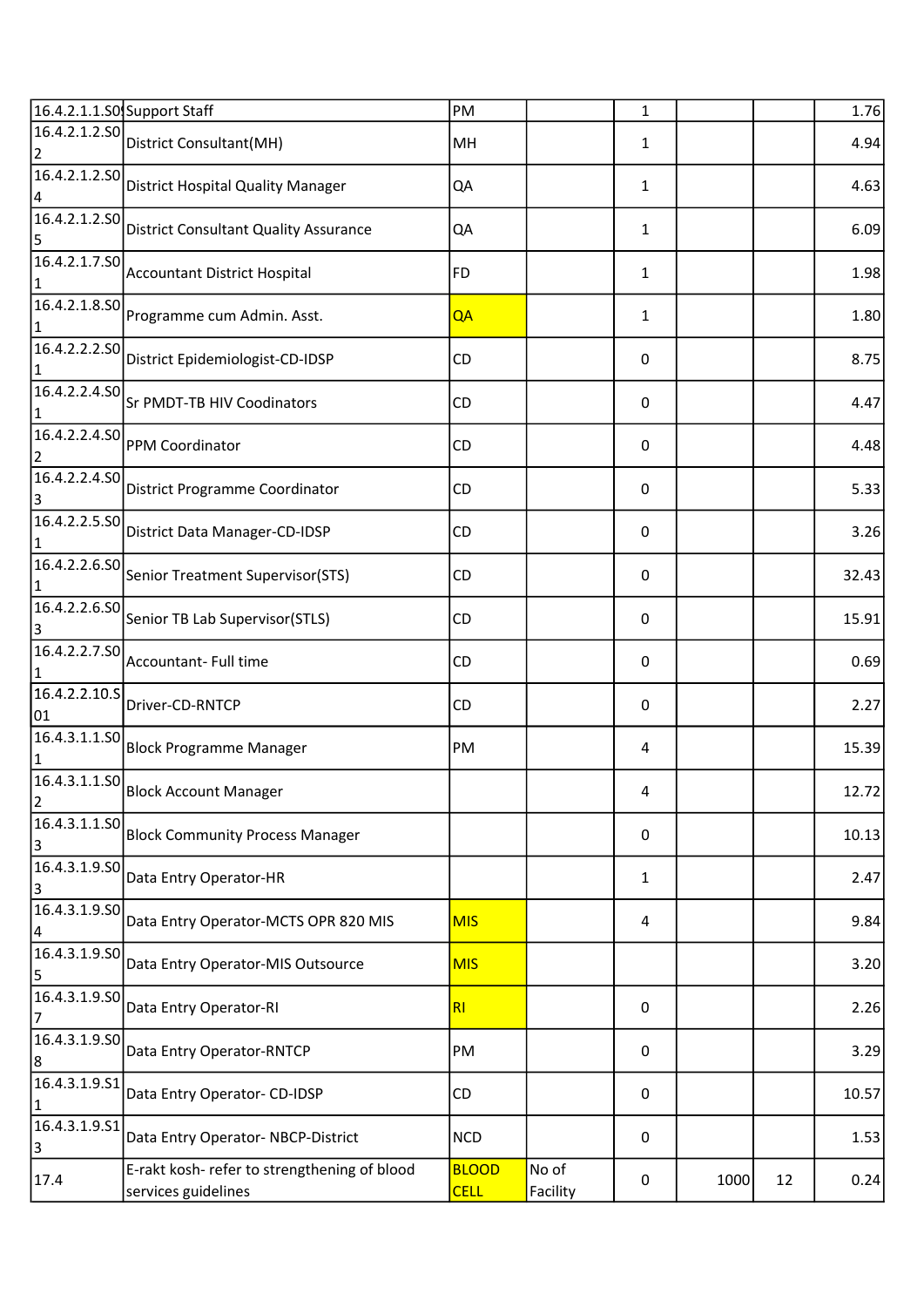| 17.8.505           | Internet Cost to ASHA & AF at HWC                                                |             |                         | $\mathbf 0$    |        |              | 5.76   |
|--------------------|----------------------------------------------------------------------------------|-------------|-------------------------|----------------|--------|--------------|--------|
| 18.17              | Counseling training for Service Provider                                         | <b>FP</b>   | No of<br><b>Batches</b> | 1              | 49540  |              | 0.50   |
| 18.23              | NBSU & NBCC Register                                                             | <b>CH</b>   | No of<br>register       | 12             | 350    | $\mathbf{1}$ | 0.04   |
| 18.29              | <b>Uniform Case Sheet of Pediatrics</b>                                          | <b>CH</b>   | No of<br>format         | 5606           | 14     | $\mathbf{1}$ | 0.78   |
| U.1.3.1            | Operational Expenses of UPHCs (excluding rent)                                   | NUHM        | No.'s                   | 15             | 8000   | 12           | 14.40  |
| U.1.3.3            | <b>Operational Expenses of Health Kiosks</b>                                     | <b>NUHM</b> | No.'s                   | $\overline{2}$ | 5000   | 12           | 1.20   |
| U.2.2.1            | Mobility support for ANM/LHV                                                     | <b>NUHM</b> | No.'s                   | 82             | 500    | 12           | 4.92   |
| U.2.3.1            | <b>UHNDs</b>                                                                     | <b>NUHM</b> | No.'s                   | 82             | 1000   | 12           | 9.84   |
| U.2.3.2            | Special outreach camps in slums/ vulnerable<br>areas                             | <b>NUHM</b> | No.'s                   | 15             | 3250   | 12           | 5.85   |
| U.3.1.1.1          | Incentives for routine activities                                                | <b>NUHM</b> |                         | 110            |        |              | 26.40  |
| U.3.1.1.2          | ASHA incentives for Ayushman Bharat Health &<br>Wellness Centres (H&WC)          | <b>NUHM</b> |                         | 92             |        |              | 11.04  |
| U.3.1.1.3.SO<br>1  | Incentive for Health Promotion Day for ASHAs                                     | <b>NUHM</b> | No.'s                   | 110            | 200    | 12           | 2.64   |
| U.3.1.1.4          | ASHA Incentive for JSY & Awards for best<br>Performing Urban ASHA                | <b>NUHM</b> |                         | 8500           |        |              | 25.58  |
| U.3.1.2.S02        | ASHA HBNC Module 6 & 7 Training                                                  | <b>NUHM</b> | No.'s                   | $\overline{4}$ | 88200  | $\mathbf{1}$ | 3.53   |
| U.3.1.3.1          | Other Non-Monetary Incentives Costs (badge,<br>uniform, ID, etc.)                | <b>NUHM</b> | No.'s                   | 110            | 500    | 1            | 0.55   |
| U.4.1.1.1          | Untied grants to UPHCs Government Building                                       | <b>NUHM</b> | No.'s                   | 3              | 175000 | 1            | 5.25   |
| U.4.1.1.2          | Untied grants to UPHCs Rented Building                                           | <b>NUHM</b> | No.'s                   | 12             | 100000 | $\mathbf{1}$ | 12.00  |
| U.4.1.4            | Untied grants to MAS                                                             | <b>NUHM</b> | No.'s                   | 110            | 5000   | 1            | 5.50   |
| U.5.1.4.1          | Rent for UPHC                                                                    | <b>NUHM</b> | No.'s                   | 12             | 17325  | 12           | 24.95  |
| U.6.2.1.1          | Procurement of drugs for AB-H&WCs                                                | <b>NUHM</b> | No.'s                   | 12             | 130000 | $\mathbf{1}$ | 15.60  |
| U.6.2.1.2          | Procurement of drugs for facilities other than<br>AB-HWCs                        | <b>NUHM</b> | No.'s                   | 3              | 130000 | $\mathbf{1}$ | 3.90   |
| U.6.5.1            | Tablets/ software for IT support of Ayushman<br>Bharat H&WC                      | <b>NUHM</b> |                         | 12             |        |              | 1.20   |
| 0.8.1.1.1          | ANMs/LHVs UPHC                                                                   | <b>NUHM</b> |                         | 82             |        |              | 156.83 |
| U.8.1.2.1          | Staff nurse UPHC                                                                 | <b>NUHM</b> |                         | 31             |        |              | 90.60  |
| U.8.1.3.1          | Lab Technicians UPHC                                                             | <b>NUHM</b> |                         | 15             |        |              | 34.71  |
| U.8.1.4.1          | Pharmacists UPHC                                                                 | <b>NUHM</b> |                         | 15             |        |              | 43.52  |
| U.8.1.8.1.1        | MO at UPHC Full-time                                                             | <b>NUHM</b> |                         | 15             |        |              | 105.77 |
| U.8.1.10.1         | Other Support staff                                                              | <b>NUHM</b> |                         | 32             |        |              | 55.79  |
| U.12.1             | Printing activities                                                              | <b>NUHM</b> |                         | 110            |        |              | 0.36   |
| U.12.2             | Printing activities for H&WC                                                     | <b>NUHM</b> |                         | 184            |        |              | 4.60   |
| U.16.1.3.3         | Mobility support for DPMU                                                        | <b>NUHM</b> |                         | $\mathbf{1}$   |        |              | 3.96   |
| U.16.1.3.4         | Mobility support for CPMU                                                        | <b>NUHM</b> |                         | $\overline{2}$ |        |              | 0.72   |
| U.16.1.4.3         | Administrative expenses (including Review<br>meetings, workshops, etc.) for DPMU | <b>NUHM</b> |                         | 1              |        |              | 2.40   |
| U.16.4.2.1.S<br>01 | Urban Health Coordinator                                                         | <b>NUHM</b> |                         | $\mathbf{1}$   |        |              | 3.78   |
| U.16.4.2.1.S       |                                                                                  |             |                         | $\overline{2}$ |        |              |        |
| 02                 | Data Cum Accounts Assistant                                                      | <b>NUHM</b> |                         |                |        |              | 5.72   |